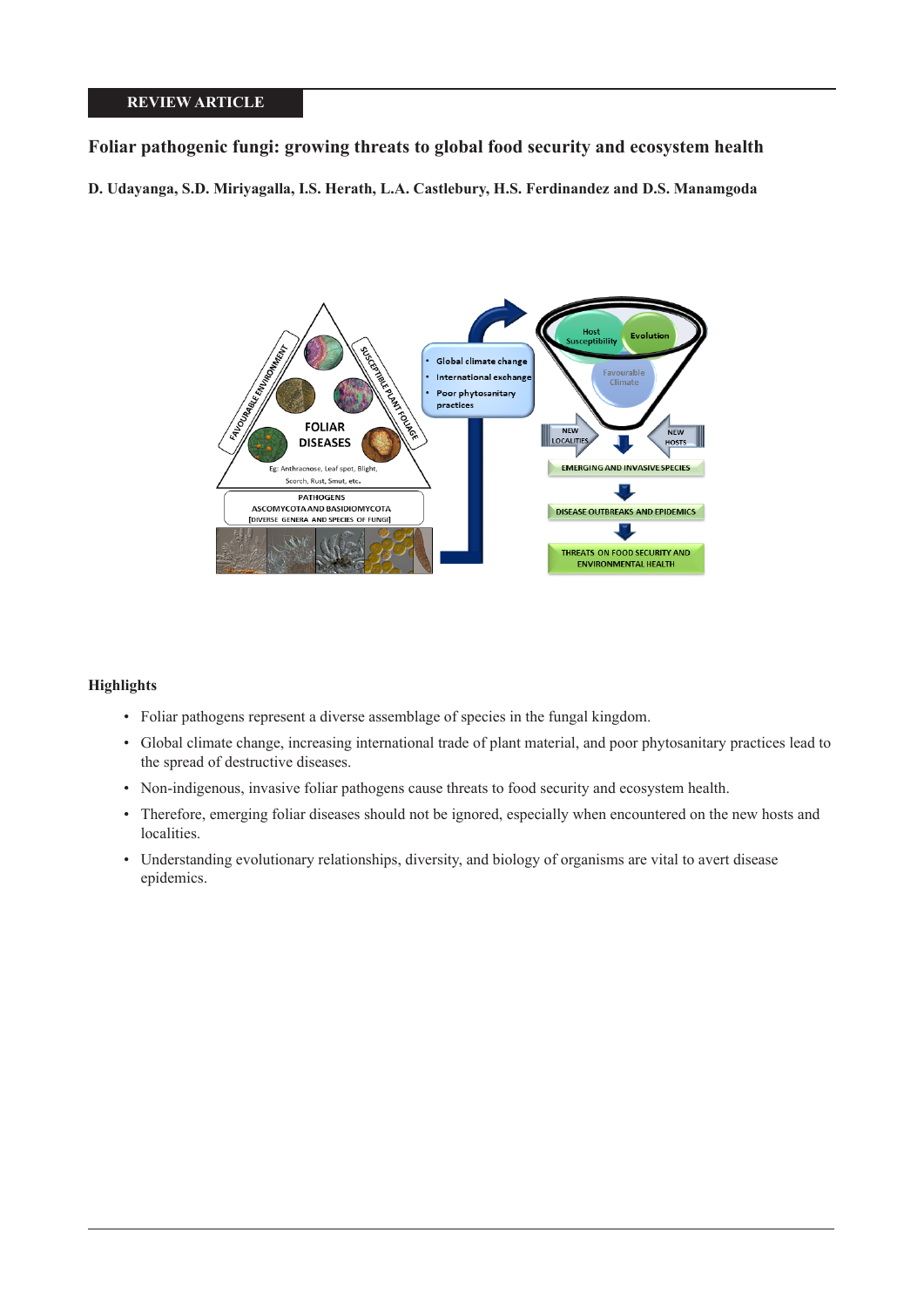# **REVIEW ARTICLE**

# **Foliar pathogenic fungi: growing threats to global food security and ecosystem health**

# **D. Udayanga1,\*, S.D. Miriyagalla1 , I.S. Herath1 , L.A. Castlebury2 , H. S. Ferdinandez3 and D.S. Manamgoda3**

*1 Department of Biosystems Technology, Faculty of Technology, University of Sri Jayewardenepura, Pitipana, Homagama, 10200, Sri Lanka.*

*2 Mycology and Nematology Genetic Diversity and Biology Laboratory, United States Department of Agriculture Agricultural Research Service, Beltsville, MD 20705, USA.*

*3 Department of Botany, Faculty of Applied Sciences, University of Sri Jayewardenepura, Gangodawila, Nugegoda, 10250, Sri Lanka.*

*Received: 06/09/2020 ; Accepted: 16/10/2020*

**Abstract:** Globally, foliar pathogenic fungi cause serious losses of annual and perennial crops, ornamentals, landscape plants and forest trees. Plant pathogens that infect foliage are a diverse assemblage of fungi representing both phyla: Ascomycota and Basidiomycota. Although most of the species found on living leaves have been well studied by mycologists and plant pathologists, recent studies have remarkably enhanced the current understanding of species numbers and their evolutionary relationships. The impact of global climate change, the increasing international exchange of plant material and the lack of proper phytosanitary practices have resulted in the potential reemergences of formerly known destructive fungi, infecting new hosts in new geographic locations. Routinely inspecting diseased plants and accurately identifying and naming causative agents are vital for mitigating the impact of invasive and other nonindigenous pathogens on crops and native flora. It is also necessary to characterise foliar pathogenic fungi based on molecular phylogeny, morphology, pathogenicity and the comparative analysis of fungal genomic data. This review provides an overview of prevalent groups of foliar pathogenic fungi, their diversity and economic impact, while emphasising emerging and destructive species that threaten global food security and ecosystem health.

*Keywords:* Climate change, Emerging pathogens, Epidemics, Invasive fungi, Leaf diseases.

### **INTRODUCTION**

Plant pathogenic species comprise a diverse array of taxa in the kingdom of fungi (Hawksworth, 2001; Arnold, 2007; Naranjo-Ortiz and Gabaldón, 2019). Plant diseases have resulted in significant losses of yield in crops, leading to serious economic and social issues (Klinkowski, 1970; McDonald and McDermott, 1993; Alam and Rolfe, 2006; Marin-Felix *et al*., 2017). The fungi that cause foliar diseases have received special attention because they are frequently encountered in nature and are biologically and ecologically significant (Howard and Valent, 1996; Marin *et al*., 2003).

Many foliar pathogens are recognised as 'obligate biotrophs', which implies that their growth and reproduction totally depend on the host, while others are opportunistic species or secondary invaders (Chaure *et al*., 2000). Foliar diseases decrease primary production by reduction of photosynthetic area and function (Barón *et al*., 2012). In severe foliar fungal infections, plant defoliation and death may occur. Non-indigenous, invasive fungi have had a significant effect on native flora, due to their severity of infection and difficulty to control (Allen and Humble, 2002; Rossman, 2008).

Foliar fungal diseases are traditionally named for the symptoms observed or for the common phytopathological term used to refer to the group of fungi causing the disease. For example, informal categories of common foliage diseases, which are regularly found in the literature, include: anthracnose, leaf spots, leaf blights, tip blight, leaf scorch, leaf blotch, wilting, powdery mildews, rusts, and smuts (Callan and Carris, 2004). These phytopathological terms, however, do not always reflect the nature and evolutionary relationships of the causative agents or the disease (Figure 1). Routine collections of foliar fungi and morphological identification of fungal species have been traditionally practiced by both plant pathologists and mycologists and characterised based on disease incidence and microscopic characteristics, coupled with pathogenicity data. These contributions have resulted in numerous disease reports, morphological descriptions and checklists. However, over the last few decades, the development of fungal molecular systematics has revolutionised the identification, species delimitation and phylogenetic placement of pathogenic species (Nilsson *et al*., 2014; Crous *et al*., 2015; Hibbett *et al*., 2016). Therefore, it is now possible to place pathogenic fungi in a natural classification system via molecular data linked to vouchered specimens and cultures (Shenoy *et al*. 2007; Damm *et al*., 2010; Udayanga *et al*., 2011; 2012; Kõljalg *et al*., 2013). Accurate species identification based on DNA sequences and phylogenetic reconstructions have now become routine approaches in evolutionary phytopathology, supporting plant pathologists in detection, diagnostics, diversity estimation, disease surveillance and management. Additionally, historical disease collections made by numerous mycologists and plant pathologists



*\*Corresponding Author's Email:* dudayanga@sjp.ac.lk *https://orcid.org/0000-0002-3088-7752*

 This article is published under the Creative Commons Attribution License (https://creativecommons.org/licenses/by/4.0/), which permits unrestricted use, distribution, and reproduction in any medium, provided the original work is properly cited.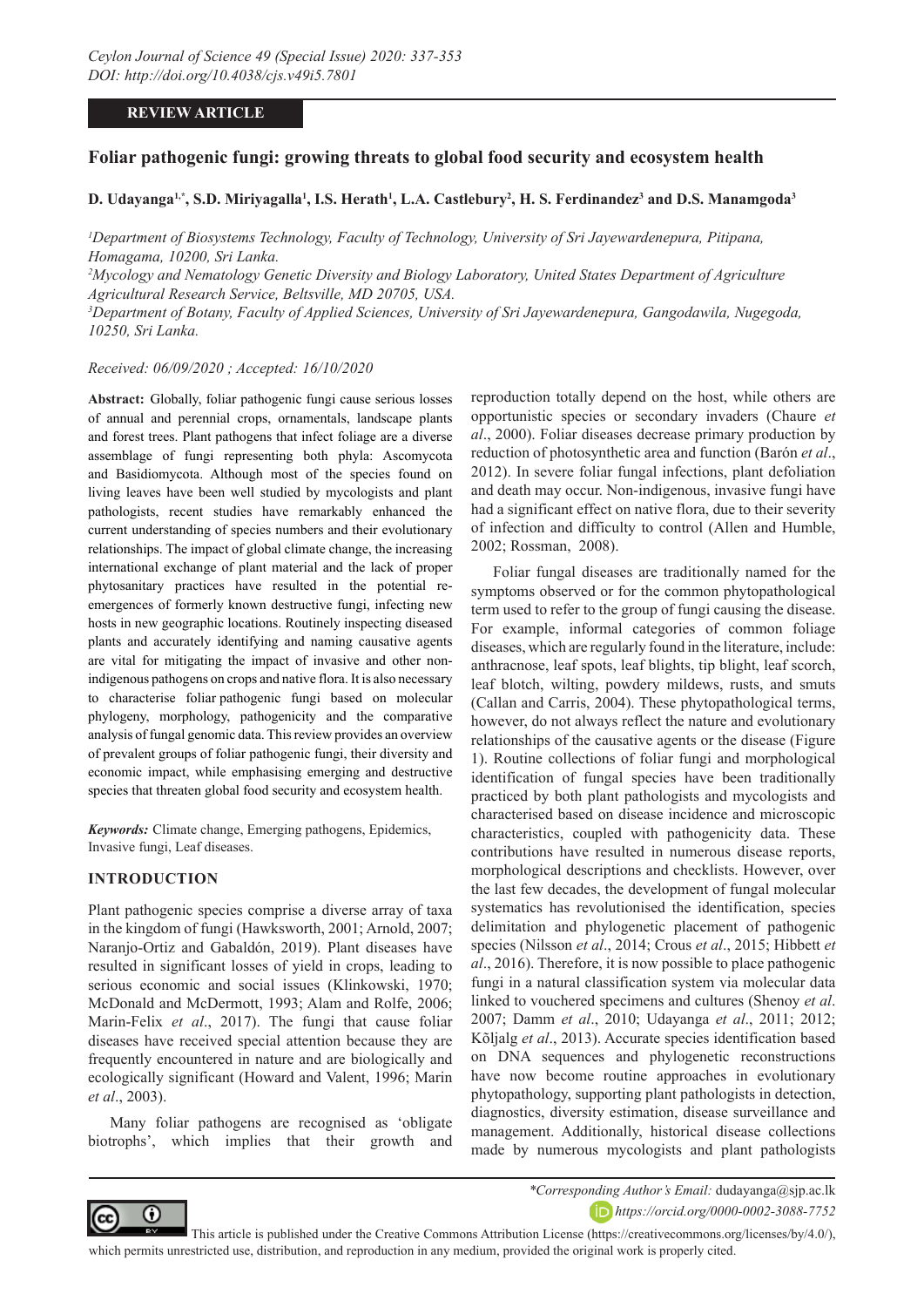are available in several international herbaria around the world. These collections are excellent sources for the sampling of taxa collected in the past from different geographic regions of the world. The pieces of evidence gathered based on these specimens provide a significant contribution to epidemiological efforts of predicting disease origins, modeling of dispersal patterns, and foreshadowing potential invasions.

Foliar diseases on crops and ornamentals have caused invasions, severe outbreaks and epidemics in human history. One such outbreak of coffee leaf rust, caused by the fungus *Hemileia vastatrix*, hit the celebrated coffeeproduction areas of Sri Lanka (then known as Ceylon) circa 1869. The same fungus has been the cause of recent coffee rust disease outbreaks in Colombia (2008 to 2011), Central America and Mexico (2012 to 2013) and Peru and Ecuador (2013), leading to an ongoing crisis in global trade (Avelino *et al.,* 2015; World Coffee Research, 2018; Amico *et al.,* 2020). Due to its significant impact on trade, coffee rust is considered one of the most economically important coffee diseases worldwide (Villarreyna *et al.,* 2020). The dematiaceous hyphomycete, *Bipolaris oryzae*, causes devastating brown spot diseases in rice. This was one of the factors leading to India's Bengal famine of 1943 (Scheffer, 1997). Although it has not caused severe outbreaks in recent times, the same fungus is still being encountered in major rice growing regions worldwide (Manamgoda *et al*., 2014; Sobanbabu *et al*., 2018). The rice blast fungus, *Pyricularia oryzae* (syn. *Magnaporthe oryzae*), is considered the most destructive leaf pathogen in rice, causing recurrent outbreaks (Couch and Kohn, 2002). This disease is difficult to control and destroys up to 30% of the world's rice crop each year, resulting in potential economic and humanitarian crises, particularly in Asia (Savary *et al*., 2000; Saleh *et al.,* 2014; Khan *et al.,* 2016; Nalley, 2016). *Pyricularia oryzae* is widely used to study the molecular basis of diseases and hostpathogen interactions (Dean *et al.,* 2012). Boxwood blight is another invasive disease, which originated in the United Kingdom in 1994 and is currently distributed throughout Asia, Europe, North America, and New Zealand (LeBlanc *et al.,* 2018). As the name suggests, boxwood blight is a disease affecting boxwood (*Buxus* spp.) and causes rapid defoliation and the latent dieback of foliage (Malapi-Wight *et al.,* 2014; Daughtrey, 2019). Recent outbreaks of boxwood blight disease, caused by the fungus *Calonectria pseudonaviculata*, threaten the health and productivity of boxwood in both landscape plantings and nurseries, posing a major threat to the ornamental plant industry (LeBlanc *et al.,* 2018). Plants infected by *C. pseudonaviculata* are eventually weakened, and the resulting plant stress and consequent colonisation by secondary invaders often results in plant death.

Though surveillance and management methods can be effectively applied to prevent severe impacts, many of the fungi causing outbreaks have no cure. The past few decades have witnessed an increasing number of severe fungal infectious diseases in natural populations of humans, animals and plants (Vinatzer *et al.,* 2019). As with the recent global challenge of the novel coronavirus

# 338 *Ceylon Journal of Science 49 (Special Issue) 2020:337-353*

disease (COVID-19) in humans, scientists predict that a potential crop pandemic will occur sooner rather than later. It is highly likely that such an outbreak will be caused by a plant pathogenic fungus (Owings, 2020; Broom, 2020; Horvath, 2020). Potential outbreaks of phytopathogenic fungi could impact food supply systems by crop production in the affected areas. However, with the global population projected to number more than nine billion by 2050, the food supply will need to be protected to satisfy increasing demand.

Foliar fungal diseases have received much attention in recent history because they cause rapid losses in crop production. Some plant pathogenic fungi have intricate or poorly understood lifecycles, and few discriminatory morphological characteristics (Wikee *et al.,* 2011; Aime *et al.,* 2018). Therefore, understanding the biology, ecology, diversity and evolution of foliar pathogenic fungi is key to predicting threats and implementing mitigation strategies. This review outlines the diversity and impact of foliar pathogenic fungi based on key examples of prevalent fungal groups associated with economically important plants, with emphasis on emerging and potentially invasive species. Furthermore, we highlight the potential threats by foliar pathogenic fungi in the future on global food security and ecosystem health, based on their records of known historical impact on food crops or other economically important plants.

#### **Diversity of foliar pathogens in the fungal kingdom**

Foliar pathogenic species are a diverse assemblage of fungi belonging to both Ascomycota and Basidiomycota. These include many well-known pathogenic groups. The fungal classes Dothideomycetes, Sordariomycetes and Leotiomycetes, in Ascomycota are composed of ecologically diverse species, including many foliar pathogens that affect high value crops, ornamentals and forest trees (Table 1). Similarly, fungi belonging in Basidiomycota are wellknown causative agents of a large number of severe fungal plant diseases. For instance, rust fungi, belonging in the Basidiomycota, class Pucciniomycetes, are widely distributed parasites found in various geographic locations worldwide (Arthur, 1934; Savile, 1971; Smith *et al.,* 2004; Padamsee *et al.,* 2012; Aime *et al.,* 2014). Smut fungi make up a second well-known group, consisting of a few severe foliar pathogens that parasitize cereals and fibre crops. Another well-known basidiomycetous foliar pathogenic genus, *Exobasidium*, which includes the causative agent of blister blight in tea (*E. vexans*) belongs to the class Exobasidiomycetes (Sinniah *et al.,* 2016; Weerasooriya *et al.,* 2018). *Exobasidium vexans* is a relatively poorly studied obligate biotrophic pathogen, but it has serious ramifications for the quality of tea production (Chaliha *et al.,* 2019).

Apart from well-known foliar fungi, a large number of novel leaf diseases and host associations occurring in crops, ornamental plants and forest trees are being reported in recent phytopathological and mycological literature (Chen *et al.,* 2018; Rodriguez-Salamanca, 2018; Tsai *et al.,* 2018; Salgado-Salazar *et al.,* 2019; Liang *et al.,* 2019). These previously undescribed fungi are commonly encountered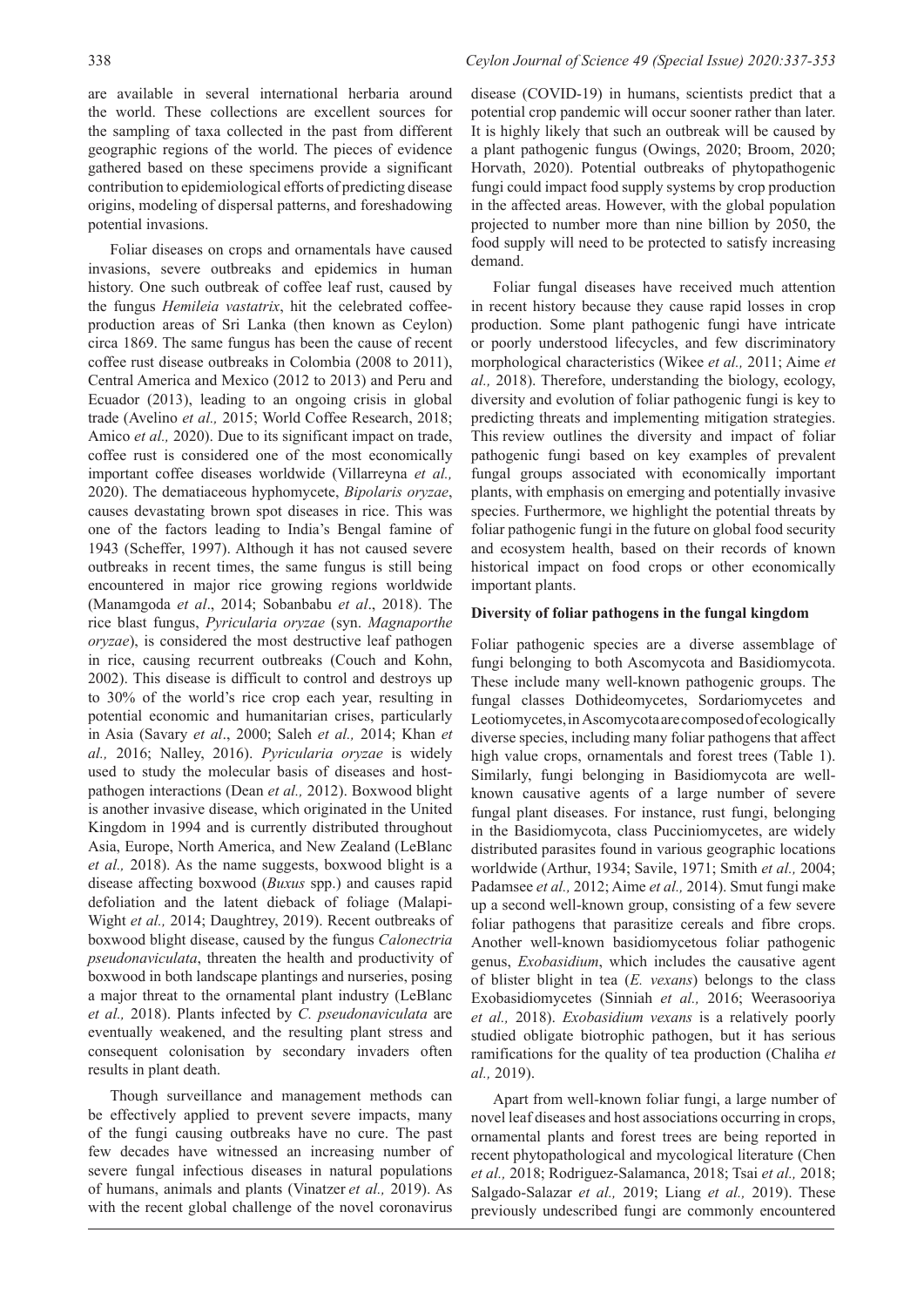

**Figure 1 :** Microscopic images of some foliar diseases and their causative agents. A) Leaf blight on *Prunus serrulata* (Japanese cherry*)* caused by *Botryosphaeria dothidea* B) Leaf blight of *Fragaria × annassa* 

(cultivated strawberry) caused by *Neopestalotiopsis* sp. C) Leaf scorch of *Fragaria × annassa* caused by *Diplocarpon fragariae* D) Oak blight of *Quercus macrocarpa* (Bur Oak) caused by *Tubakia iowensis* E) Orange rust on *Duchesnea indica* (mock strawberry) caused by *Phragmidium tormentillae* F) Bird's eye spot of *Hevea brasiliensis* (Pará rubber) caused by *Bipolaris heveae*. Scale bars: A-F: 10 µm. Images were captured using a Discovery V20 stereomicroscope and AxioCam HrC digital camera (Carl Zeiss Microscopy, Thornwood, New York, USA) imaging system.

in relatively unexplored habitats, and numerous cryptic species are also being revealed in molecular mycological studies. According to Hawksworth and Rossman (1997), many fungal species have been collected, but remain lost or hidden as named species or ignored because they lack modern characterisations. Although a large number of genera and species of plant pathogenic fungi have been documented in the extant body of literature, most names are either not in use or the fungi are otherwise poorly known (Marin-Felix *et al.,* 2017). Therefore, it is not surprising that the foliar pathogenic continuum of fungi has yet to be fully explored, particularly among many poorly studied groups.

# **Host, pathogen and environment for the emergence of foliar diseases**

Although fungi are commonly associated with leaf diseases, most fungal diseases minimally affect the plant's overall leaf area, causing minor biotic stress in terms of overall growth and development. Annual crops are infected with leaf pathogens mostly at the latent stage of growth or near harvest; thus, they may minorly impact production in most cases. However, environmental changes can directly influence the development and survival rates of foliar pathogens, modify host susceptibility and subsequently alter the effects of the diseases on host plants (Fisher, 2012; Elad and Pertot, 2014; Velásquez *et al.,* 2018). In hot and humid conditions, when infection pressures for fungal pathogens are high, leaf pathogens can cause severe defoliation and plant death. Therefore, climate factors, pathogen virulence and the dynamics of foliar disease add

an extra level of complexity to plant protection. In addition, pathogen growth rates and the production and germination of propagules strongly depend on temperature, relative humidity and, in the case of foliar pathogens, often leaf wetness (Colhoun, 1973; Huber and Gillespie, 1992).

Plant foliage is the often the first line of contact for invasive and non-indigenous fungal species. Most foliar pathogens, when successfully colonised on leaves, have the advantage of being able to be dispersed by the wind, making them widely distributed across geographical borders. Some foliar fungal species asymptomatically hitchhike within the plant tissues as endophytic fungi and can become latent pathogens on the same or different hosts when the environmental conditions are favourable (Petrini *et al.,* 1991; Slippers and Wingfield, 2007; Gomes *et al.,* 2013).

Crops heavily sprayed with fungicides might never show infections from some common foliar pathogens (Haq *et al.,* 2020). However, leaf diseases are often taken seriously only if they result in a sudden outbreak or cause moderate to complete defoliation a few years in a row. Leaf loss over several consecutive growing seasons in plants infected with destructive foliar fungi can result in increased levels of inoculum, reduced growth, and increased susceptibility to pests and other diseases, leading to severe economic losses or environmental threats.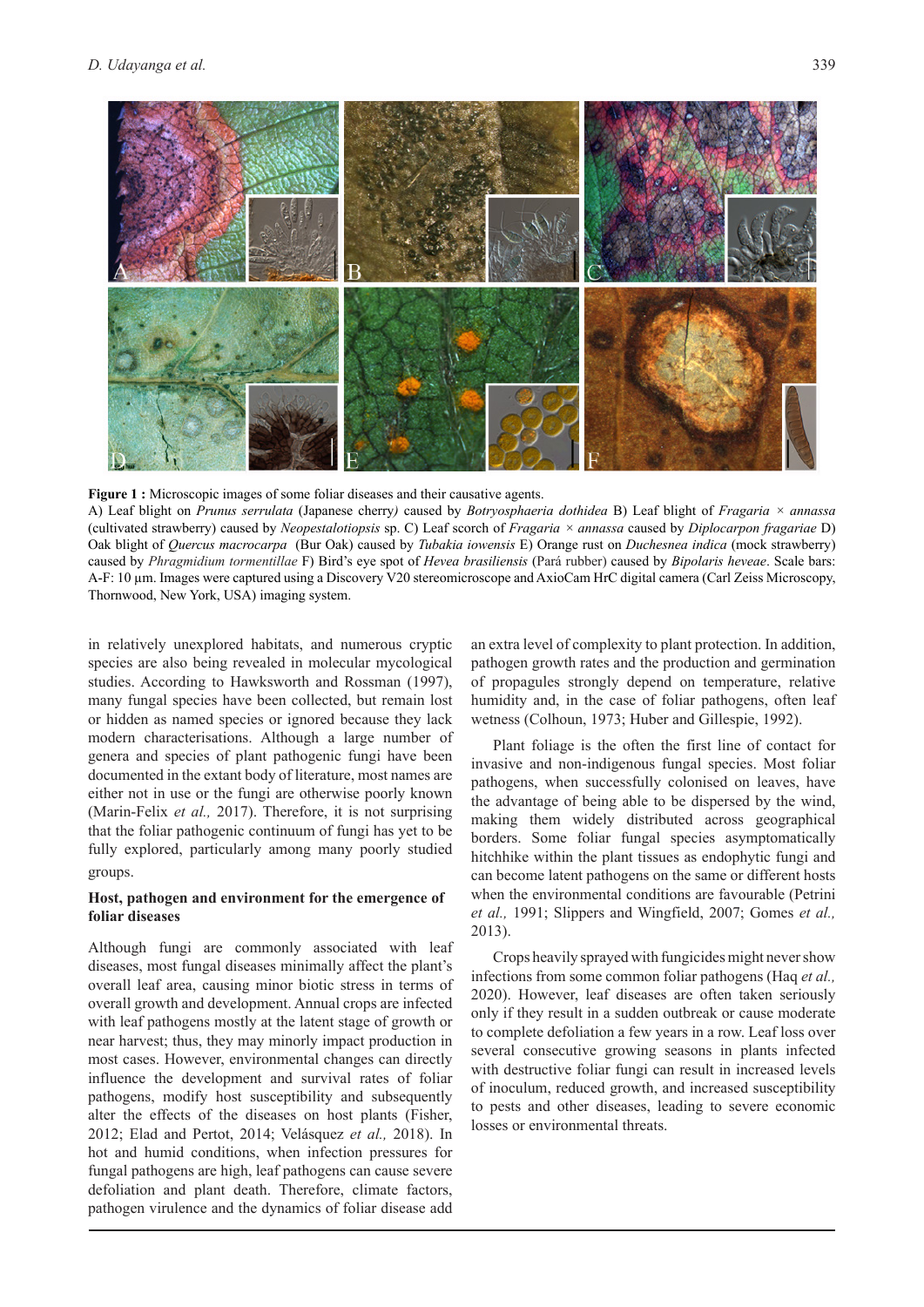| Foliar pathogenic<br>species (current<br>name) | <b>Current classification</b><br>(Phylum, Class &<br>Order)               | Prevalent<br>$Host(s)*$                | <b>Foliar disease</b>                          | <b>Supporting Literature</b>                                   |
|------------------------------------------------|---------------------------------------------------------------------------|----------------------------------------|------------------------------------------------|----------------------------------------------------------------|
| Austropuccinia psidii                          | Phylum: Basidiomycota<br>Class: Pucciniomycetes<br>Order: Pucciniales     | Myrtaceae<br>hosts                     | Myrtle rust                                    | du Plessis (2019)                                              |
| Bipolaris oryzae                               | Phylum: Ascomycota<br>Class: Dothideomycetes<br>Order: Pleosporales       | Oryza sativa<br>(rice)                 | Brown spot of rice                             | Manamgoda et al., (2014);<br>Sobanbabu et al., (2018)          |
| Bipolaris maydis                               | Phylum: Ascomycota<br>Class: Dothideomycetes<br>Order: Pleosporales       | Zea mays<br>(maize)                    | Southern leaf<br>blight of corn                | Manamgoda et al., (2014); Macedo<br><i>et al.</i> , (2016)     |
| Bipolaris sorokiniana                          | Phylum: Ascomycota<br>Class: Dothideomycetes<br>Order: Pleosporales       | Triticum<br>aestivum<br>(wheat)        | Leaf spot                                      | Wang and Wei (2016); Li et al.,<br>(2019)                      |
| Cercospora sojina                              | Phylum: Ascomycota<br>Class: Dothideomycetes<br>Order: Capnodiales        | Glycine max<br>(soybean)               | Frog eye leaf spot                             | Zhang and Bradley (2014);<br>Shreshta et al., (2017)           |
| Calonectria<br>pseudonaviculata                | Phylum: Ascomycota<br>Class: Sordariomycetes<br>Order: Hypocreales        | Buxus sp.                              | Boxwood blight                                 | Gauthier and Dockery (2018)                                    |
| Colletotrichum spp.                            | Phylum: Ascomycota<br>Class: Sordariomycetes<br>Oder: Glomerellales       | Hevea<br>brasiliensis<br>(Pará rubber) | Colletotrichum<br>Leaf Disease /<br><b>CLD</b> | Hunupolagama et al., (2017); Cao<br>et al., (2019)             |
| Colletotrichum spp.                            | Phylum: Ascomycota<br>Class: Sordariomycetes<br>Order: Glomerellales      | multiple genera<br>of plants           | Anthracnose                                    | Cao et al (2019); Nascimento et al<br>(2019)                   |
| Diaporthe ampelina                             | Phylum: Ascomycota<br>Class: Sordariomycetes<br>Order: Diaporthales       | Vitis spp.,<br>Ampelopsidis<br>spp.    | Cane and leaf spot                             | Guarnaccia et al., (2018)                                      |
| Diplocarpon fragariae                          | Phylum: Ascomycota<br>Class: Leotiomycetes<br>Order: Helotiales           | Fragaria sp.<br>(strawberry)           | Leaf scorch                                    | Sivanesana and Gibson (1976);<br>Johnston et al., (2014)       |
| Discula destructiva                            | Phylum: Ascomycota<br>Class: Sordariomycetes<br>Order: Diaporthales       | Cornus spp.                            | Dogwood<br>anthracnose                         | Redlin (1991); Trigiano et al.,<br>(2016)                      |
| Entyloma helianthi                             | Phylum: Basidiomycota<br>Class: Exobasidiomycetes<br>Order: Entylomatales | Helianthus<br>annuus<br>(sunflower)    | Sunflower leaf<br>smut                         | Rooney-Latham et al., (2017)                                   |
| Entyloma oryzae                                | Phylum: Basidiomycota<br>Class: Exobasidiomycetes<br>Order: Entylomatales | Oryza sativa<br>(rice)                 | Rice leaf smut                                 | Mulder and Holliday (1971); Vanky<br>(2012)                    |
| Exobasidium vexans                             | Phylum: Basidiomycota<br>Class: Exobasidiomycetes<br>Order: Exobasidiales | Camellia<br>sinensis (tea)             | <b>Blister</b> blight                          | Mabbett (2016)                                                 |
| Exserohilum turcicum                           | Phylum: Ascomycota<br>Class: Dothideomycetes<br>Order: Pleosporales       | Zea mays<br>(maize)                    | Northern leaf<br>blight of corn                | Hernandez-Restrepo et al., (2018);<br>Nieuwoudt et al., (2018) |
| Hemileia vastatrix                             | Phylum: Basidiomycota<br>Class: Pucciniomycetes<br>Order: Pucciniales     | Coffea spp.                            | Coffee rust                                    | Talhinhas et al., (2017); Santana et<br><i>al.,</i> (2018)     |
| Melampsora medusae                             | Phylum: Basidiomycota<br>Class: Pucciniomycetes<br>Order: Pucciniales     | Populus spp.                           | Poplar leaf rust                               | Feau et al., (2009); Newcombe and<br>Chastagner (1993)         |

Table 1: Examples of destructive foliar pathogenic fungal species causing diseases on crops and ornamentals, their current classification, prevalent host(s), disease and supporting literature.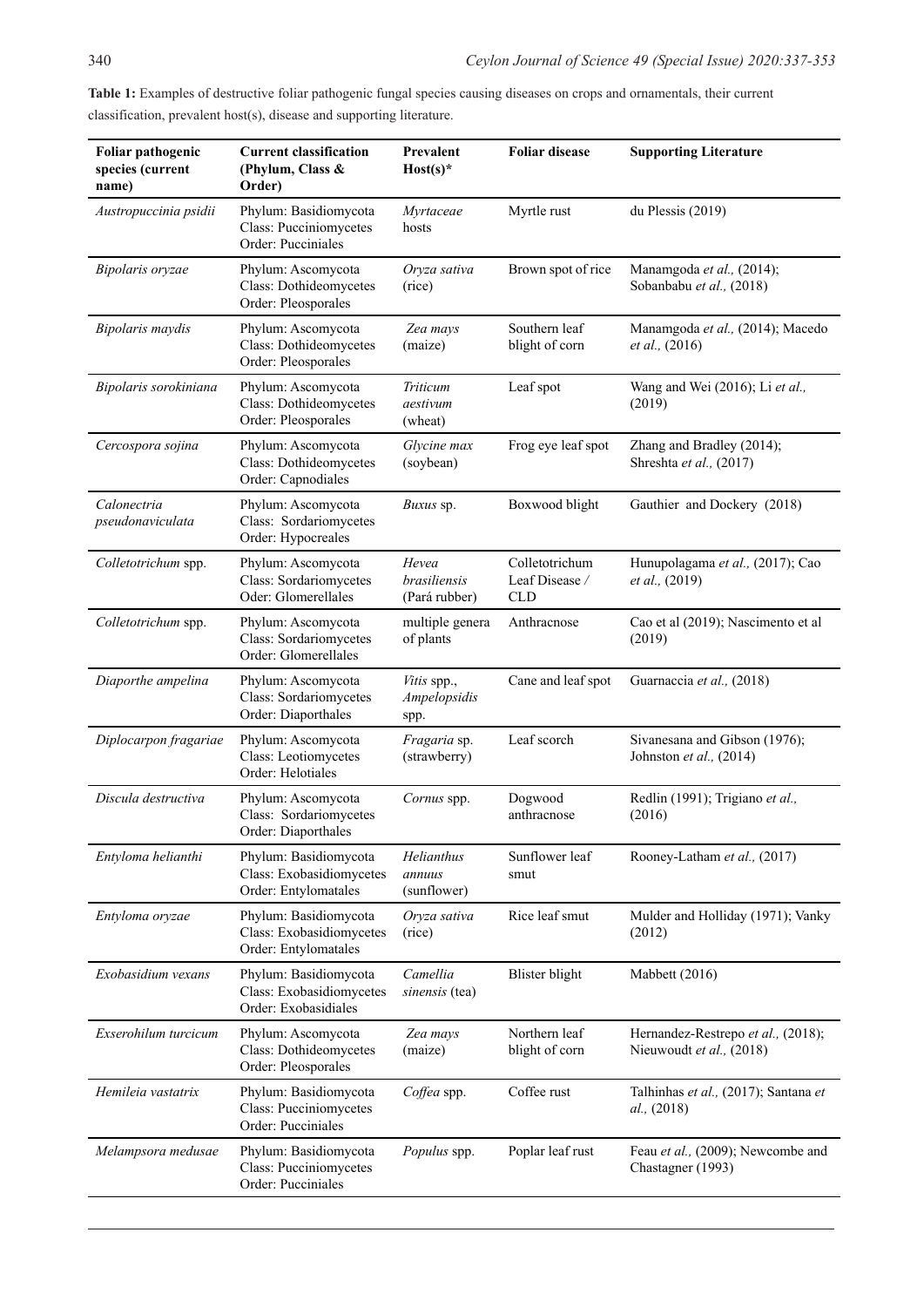| Phakopsora<br>pachyrhizi      | Phylum: Basidiomycota<br><b>Class: Pucciniomycetes</b><br>Order: Pucciniales | Glycine max<br>(soybean)        | Asian soybean rust                               | Rincão et al., (2018)                                          |
|-------------------------------|------------------------------------------------------------------------------|---------------------------------|--------------------------------------------------|----------------------------------------------------------------|
| Podosphaera xanthii           | Phylum: Ascomycota<br>Class: Leotiomycetes<br>Order: Erysiphales             | multiple genera<br>of plants.   | Powdery mildew                                   | Chen et al., (2017); Cho et al.,<br>(2017)                     |
| Pseudocercospora<br>fijiensis | Phylum: Ascomycota<br>Class: Dothideomycetes<br>Order: Capnodiales           | Musa spp.<br>(banana)           | Black Sigatoka<br>disease (black leaf<br>streak) | Manzo-Sanchez et al., (2019);<br>Fullerton and Casonato (2019) |
| Puccinia triticina            | Phylum: Basidiomycota<br>Class: Pucciniomycetes<br>Order: Pucciniales        | Triticum spp.                   | Wheat leaf rust                                  | Terefe et al., (2014)<br>Kolmer (2015)                         |
| Pyricularia oryzae            | Phylum: Ascomycota<br>Class: Sordariomycetes<br>Order: Magnaporthales        | Oryza sativa<br>(rice)          | Rice blast disease                               | Klaubauf et al., (2014); Milazzo et<br>al., (2019)             |
| Spilocaea oleagina            | Phylum: Ascomycota<br>Class: Dothideomycetes<br>Order: Pleosporales          | Olea spp.<br>(Olive)            | Peacock leaf spot                                | González-Lamothe et al., (2002)                                |
| Teratosphaeria spp.           | Phylum: Ascomycota<br>Class: Dothideomycetes<br>Order: Capnodiales           | Eucalyptus spp.                 | Leaf blight                                      | Crous et al., (2009); (2019)                                   |
| Urocystis cumminsii           | Phylum: Basidiomycota<br>Class: Ustilaginomycetes<br>Order: Urocystidales    | Dichelostemma<br>capitatum      | Leaf smut                                        | Savchenko et al., (2020)                                       |
| Urocystis tritici             | Phylum: Basidiomycota<br>Class: Ustilaginomycetes<br>Order: Urocystidales    | Triticum spp.<br>(wheat)        | Flag smut                                        | Savchenko et al., (2016)                                       |
| Ustilago cynodontis           | Phylum: Basidiomycota<br>Class: Ustilaginomycetes<br>Order: Ustilaginales    | Cynodon<br>dactylon             | Leaf stripe smut                                 | Kruse et al., (2018)                                           |
| Ustilago serpens              | Phylum: Basidiomycota<br>Class: Ustilaginomycetes<br>Order: Ustilaginales    | Elymus repens                   | Leaf stripe smut                                 | Kruse et al., (2018)                                           |
| Zymoseptoria tritici          | Phylum: Ascomycota<br>Class: Dothideomycetes<br>Order: Capnodiales           | Triticum<br>aestivum<br>(wheat) | Leaf spot or<br>speckled leaf<br>blotch          | Allioui et al., (2016); Harrat et al.,<br>(2017)               |

\*Other hosts can be retrieved at Fungal Databases of USDA-ARS: https://nt.ars-grin.gov/fungaldatabases/ (Farr and Rossman, 2020)

#### *Colletotrichum***, the cause of foliar anthracnose**

*Colletotrichum* is a genus of plant pathogenic fungi (phylum: Ascomycota; class: Sordariomycetes) with worldwide distribution (Hyde *et al.,* 2009; Cannon *et al.,* 2012). Anthracnose caused by *Colletotrichum* species is primarily defined as sunken necrotic spots or blights on leaves, stems, flowers or fruits (Udayanga *et al.,* 2013; Shivas *et al.,* 2016; De Silva *et al.,* 2017; Sangpueak *et al.,* 2018). Foliar anthracnose is commonly found in tropical and subtropical environments, affecting wide ranges of crops, including cereals, grasses, vegetables, ornamentals and forest trees (Alahakoon *et al.,* 1994; Crouch *et al.,* 2009; Lobato *et al.,* 2010; Nair, 2010; Rojas *et al.,* 2010; Damm *et al.,* 2012a, 2012b). Therefore, the foliar *Colletotrichum* species are considered to be a major cause of pre- and post-harvest loss of a wide range of high-value crops, and these species are also commonly encountered in plant biosecurity interceptions (Udayanga *et al.,* 2013; Shivas *et al.,* 2016; De Silva *et al.,* 2017).

*Collectotrichum* species are frequently encountered in routine collections of leaf necrotic symptoms. These species usually co-occur with other ascomycetes, either as primary pathogens or as secondary invaders. Amongst prevailing foliar diseases, anthracnose caused by *Colletotrichum* species is one of the most severe diseases among cultivated rubber trees (*Hevea brasiliensis*) (Liu *et al.,* 2018). Colletotrichum Leaf Disease (CLD) is a major cause of declining rubber yields in South East Asia. In Sri Lanka, CLD reached an epidemic magnitude in February and March 1996 due to unusually wet weather (Jayasinghe *et al.,* 1997). In many parts of the world, *Colletotrichum gloeosporioides* is the causative agent of CLD in rubber. Apart from the species in the *C. gloeosporioides* species complex, *C. acutatum* is also a major causative agent of CLD, particularly in Sri Lanka (Jayasinghe *et al.,* 1997). The most common CLD symptom in rubber is small to large circular lesions on mature and immature leaves. CLD development may also significantly reduce rubber yield by secondary leaf fall. In severe epidemics, CLD also affects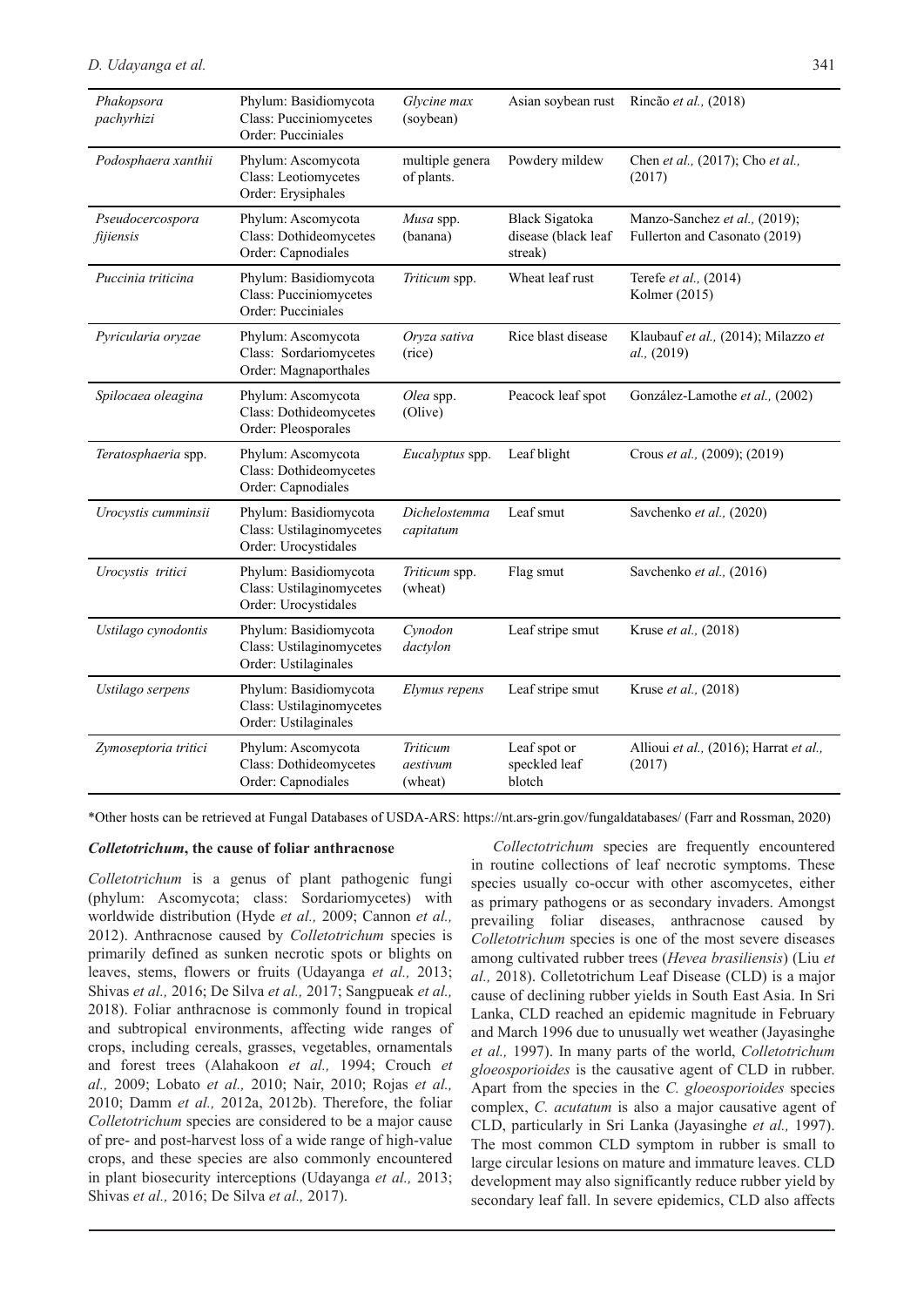young twigs with premature leaves, causing the tips to blacken and the typical brown to black anthracnose lesions to form on the green stems (Hunupolagama *et al.,* 2017).

Accurately identifying the species causing CLD is critical for understanding the epidemiology and developing effective control measures. However, the genus *Colletotrichum* contains many species with overlapping morphological characteristics, which may vary due to environmental conditions and geography, thus making species delimitation difficult. Therefore, an approach involving both morphological characteristics and multiloci phylogenetic analysis is recommended for accurately identifying these *Colletotrichum* species (Cai *et al.,* 2009). According to Marin-Felix *et al.,* (2017), there are approximately 11 distinct *Colletotrichum* species complexes: gloeosporioides, boninense, truncatum, acutatum, dematium, gigasporum, orbiculare, graminicola, spaethianum, destructivum and caudatum. Each complex contains numerous phylogenetically closely related species, some of which are rich in species numbers. For example, the gloeosporioides clade alone consists of at least 30 different species, associated with numerous host plants causing minor to severe diseases. This enormous diversity and the frequent occurrence of foliar *Colletotrichum* pathogenic species in nature highlights the need for repeated collection and identification, particularly from unexplored ecosystems, to understand patterns of pathogen distribution and disease incidence. The rapidly growing species numbers, new disease reports and novel host associations of *Colletotrichum* species in the last two decades illustrate the unprecedented impact of these fungi in agriculture and ornamental trade. Thus, the timely responses to initial outbreaks are essential to prevent a possible impact on high-value crops and native flora.

# **Diaporthalean fungi causing foliar diseases**

Species of Diaporthales (Ascomycota) have been extensively studied and the order is one of the largest and most well-defined orders in the Sordariomycetes class of Ascomycota (Castlebury *et al.,* 2002; Zhang *et al.,* 2006; Rossman *et al.,* 2007). The order Diaporthales contains a large number of notable fungi causing serious diseases in a wide range of plant hosts, including landscape trees and field crops, across both tropical and temperate natural ecosystems (Zhang and Blackwell, 2001; Adams *et al.,* 2006; Gryzenhout *et al.,* 2006; Udayanga *et al.,* 2014, 2015). An early twentieth century outbreak of the chestnut blight pathogen, *Cryphonectria parasitica* (Cryphonectriaceae), which belongs to the Diaporthales, caused the defoliation and death of chestnut trees in North America (Anagnostakis 1987; Brewer 1995). Thus, due to their wide occurrence and enormous diversity, the diaporthalean fungi cause devastating diseases in economically important host plants, resulting in sudden outbreaks, local losses and quarantine issues affecting international trade.

Though diaporthalean species are primarily known to cause various stem blights, cankers, root rots and fruit disease, many are also known to cause severe foliar diseases in economically important crops and forest trees. For instance, dogwood anthracnose (*Discula destructiva*),

strawberry leaf blotch (*Gnomoniopsis fructicola*), and Bur Oak blight (*Tubakia iowensis*) have caused notable disease incidents. Of these, *D. destructiva* has significantly impacted wild and ornamental *Cornus* species in the United States, proving itself to be a potentially devastating fungal disease, in both landscapes and forests throughout the eastern and northwestern United States since the late 1970's. Many genera in the Diaporthales are species-rich and widely encountered as asexual morphs on the leaves and stems of living plants. Diaporthalean fungi are also commonly encountered during quarantine inspections, leading to various issues affecting international trade of plant material (Kačergius *et al.,* 2010; Duan *et al.,* 2016). The wide occurrence and the unexpected diversity of pathogenic species in the Diaporthales have made it possible to cause devastating diseases on economically important host plants, resulting in sudden outbreaks and yield losses.

## **Foliar pathogenic graminicolous hyphomycetes**

Hyphomycetes are a type of mitosporic fungi, which lack closed fruiting bodies and directly produce conidia via conidiophores during their asexual lifecycles (Ellis, 1971). Graminicolous hyphomycetes are associated with grasses and related crops in the Poaceae plant family (Sivanesan, 1987). Most graminicolous hyphomycetes are helminthosporoid species, which are now divided into six genera – *Bipolaris*, *Curvularia*, *Drechslera*, *Exserohilum*, *Johnalcornia* and *Porocercospora* – belonging to the Pleosporales (Dothideomycetes, Ascomycota) (Sivanesan, 1987; Manamgoda *et al.,* 2012; Amaradasa *et al.,* 2014; Tan *et al.,* 2014; Hernandez-Restrepo *et al.,* 2018). In addition to helminthosporoid graminicolous hyphomycetes, several other fungal genera, encountered as graminicolous hyphomycetes (e.g., alternarioid and cercosporoid fungal species) also have detrimental effects on plants.

Graminicolous hyphomycetes associated with cereal crops and their wild relatives have been reported as destructive phytopathogens, leading to significant yield losses and starvation worldwide. Severe crop losses have been reported in the United Kingdom and the United States, due to Southern corn leaf blight, caused by *Bipolaris maydis* (Manamgoda *et al.*, 2011), and Northern corn leaf blight, caused by *Exserohilum turcicum* (Smith *et al.*, 1988). *Bipolaris sorokiniana* is another common leaf spot pathogen in wheat and barley (Duveiller and Gilchrist, 1994). Though graminicolous hyphomycetes are primarily identified via morphology, successful specieslevel delimitation is always followed by comprehensive phylogenetic analyses incorporating molecular data (Manamgoda *et al.,* 2014, 2015; Tan *et al.,* 2014, 2016, 2018; Marin-Felix *et al.,* 2017, 2020). For instance, species discrimination of the genus *Curvularia*, solely based on morphological characteristics, is difficult as they share similar characteristics therefore, multi-locus, combined analyses are required in phylogenetic reconstruction (Manamgoda *et al.,* 2015; Tan *et al.,* 2018; Marin-Felix *et al.,* 2017, 2020). However, the diversity, wide distribution and impact of graminicolous hyphomycetes on food and fibre security emphasise the need for the study of these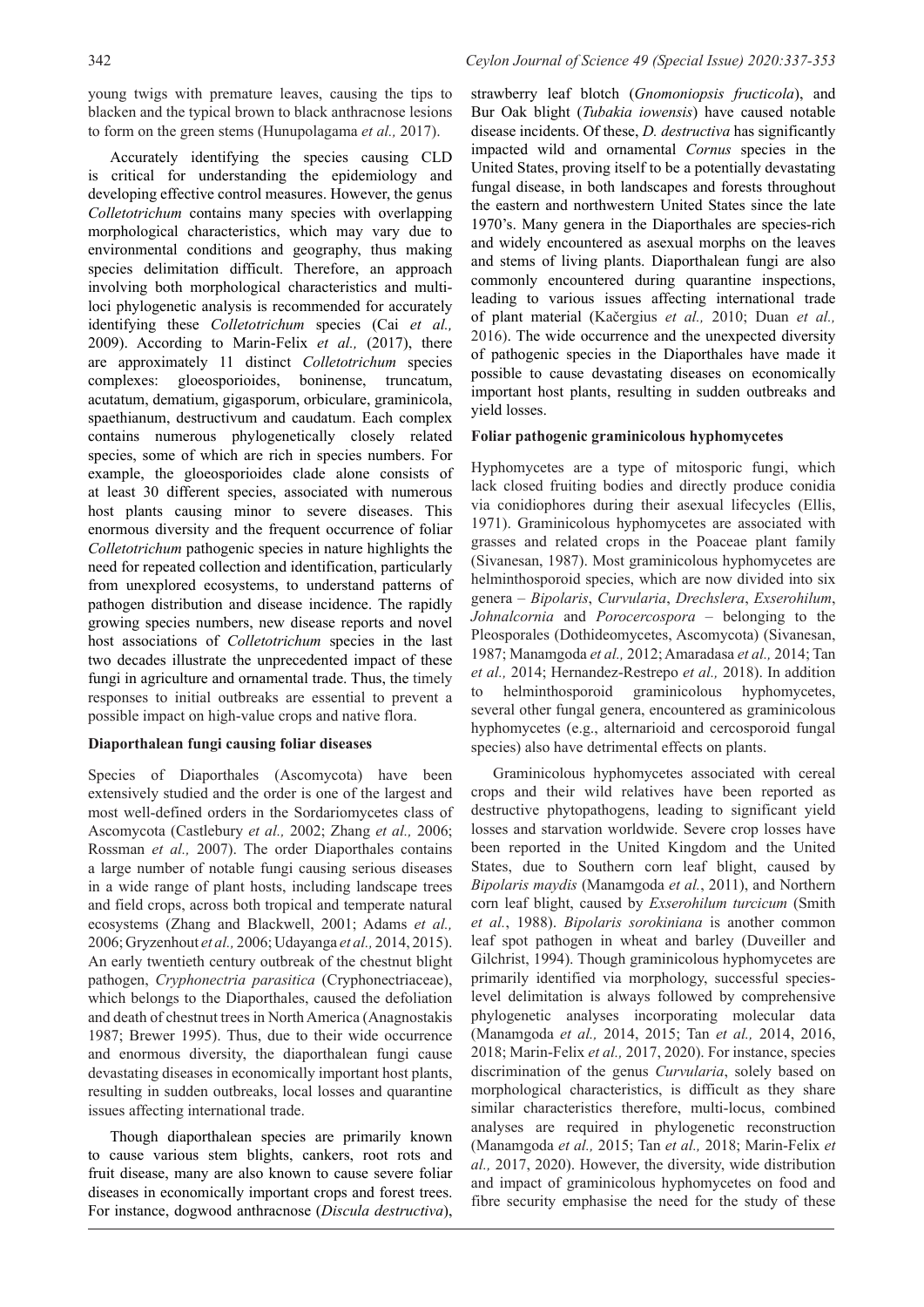fungi, as they can emerge as outbreaks anywhere in the world.

#### **Fungi causing powdery mildew**

Powdery mildew is a common, serious, economically significant disease, which affects various crops (e.g., cereal plants, vegetables, fruit trees and ornamental plants) and has been reported to have an exclusively angiosperm host range (Mori *et al.,* 2000). However, characterised by the formation of a white, powdery film on leaf surfaces, stems or fruits (Mori *et al.,* 2000), powdery mildew is, to a greater degree, considered a foliar pathogen, given the extent of the foliar damage it causes, compared with damage to other plant organs. Powdery mildew is caused by obligate biotrophic pathogenic fungi belonging to the Erysiphaceae family, the sole family in the Erysiphales (class: Leotiomycetes, phylum: Ascomycota) (Ito and Takamatsu, 2009). By reducing leaf surface area for photosynthesis, and thus reducing crop quality and yield, Erysiphales pathogens turn themselves into a major economic concern.

The Erysiphaceae contains 16 genera, including approximately 873 species (Takamatsu *et al.,* 2015). In accordance with molecular-level investigations, all 16 genera are divided into five main tribes: Blumerieae, Golovinomyceteae, Cystotheceae, Erysipheae and Phyllactinieae (Braun, 2010; Takamatsu *et al.,* 2015). The Erysiphales order is reported to house both tree-parasitic and herb-parasitic species. The early divergent species are mostly tree-parasitic, indicating the occurrence of host shifts from trees to herbs over the course of evolution (Takamatsu, 2004). Early speculations concerning the phylogeny and host relationships of Erysiphales were based on critical morphological features (e.g., number of asci, number of ascospores, morphology of appendages, nature of conidiogenesis and mycelium features), whereas more recent taxonomic studies using molecular characteristics have given better insights into the phylogenetic aspects of the order and have helped restructure the taxonomic groups vastly (Takamatsu, 2013). Most of the tribes are well defined by molecular analyses, except Erysipheae, which contains the sole genus *Erysiphe* – the largest of all genera in the family, accounting for more than half of its species (Takamatsu *et al.,* 2015).

Most economic implications are caused by the herbparasitic, rather than the tree-parasitic, species. Most monocot hosts of powdery mildews (such as wheat, barley, rye, oats, etc.) belonging to the family Poaceae, are valued food crops. These are often associated with a single pathogenic genus, *Blumeria*, within the Blumerieae tribe (Inuma *et al.,* 2007). The genus *Golovinomyces* housed within the Golovinomyceteae tribe, comprises the causative agents of powdery mildew in common ornamental plants, such as Asteraceae (daisies), Boraginaceae (borages) and Lamiaceae (mints) (Takamatsu *et al.,* 2013). The most commonly reported cases of Cucurbit Powdery Mildew (CPM) disease affect economically important crops in the Cucurbitaceae family (including cantaloupes, melons, squash and pumpkins). Causative agents of CPM include *Podosphaera xanthii* of the Cystotheceae tribe and *Golovinomyces orontii* (syn. *Erysiphe cichoracearum*);

these are considered the major threats to the worldwide cultivation of cucurbits (Pirondi *et al.,* 2015; Rebelo *et al.,* 2017). The three genera – *Leveillula*, *Phyllactinia*, and *Pleochaeta* – in the Phyllactinieae tribe generally infect hosts in the Ulmaceae (elm) and Fabaceae (pea) families. Increasingly incorporating molecular data and new morphological characteristics into taxonomic studies has helped researchers describe new species, as well as asexual morphs of known sexual morphs (Braun, 2010). Several sources record epidemics that resulted from powdery mildews being introduced into regions in which it had not been previously reported. Some historical examples include the introduction of *Erysiphe necator*, the grape powdery mildew pathogen, into Europe from North America during the nineteenth century and the introduction of *Sphaerotheca mors-uvae*, or the American gooseberry mildew, into Europe and Asia from North America (Kiss, 2005). *Erysiphe flexuosa*, which infects horse chestnuts, and *E. elevata*, which infects Indian beans, are some recent examples of the alien introduction of powdery mildew pathogens into the European region (Ale-Agha *et al.,* 2000). The obligate biotrophic nature of powdery mildews enables them to grow and reproduce exclusively on specific host plants. Additionally, the prodigious production of spores and quick dispersal patterns allow these fungi to infect a wide area of agricultural fields, leading to rapid losses of high-value crops and hindering ornamental trade of plant material.

### **Rust fungi**

Placed in the order Pucciniales (phylum: Basidiomycota, class: Pucciniomycetes), 'rust fungi' are a species-rich group of parasitic, foliar fungal pathogens, which are capable of inducing extensive economic and ecological damage (Aime *et al.,* 2018). With more than 7,800 species recorded, these obligate biotrophic pathogens belong to approximately 115 to 163 genera (Aime *et al.,* 2006; Figueroa *et al.,* 2020), but the family classifications remain doubtful and require further clarification. Rust fungi have complex life cycles, sometimes involving unrelated but specific plant hosts and (at most) five different spore types. These pathogens can reduce crop yields by depositing rusty-brown/orange, powdery spores on leaf surfaces, reducing the photosynthetic capacities of their hosts and diverting photosynthates into their own biomass (Aime *et al.,* 2018). Important cereal crops, legumes, and trees such poplar, pine and *Eucalyptus* spp., are at high risk of infection from rust fungi (Figueroa *et al.,* 2020).

Many different *Puccinia* species have been major culprits of numerous wheat rust epidemics worldwide, owing to their ability to spread over thousands of kilometres, across continents and oceans, via the wind (Kolmer, 2005). The first major epidemic of wheat stem rust, caused by *Puccinia graminis*, occurred in Ethiopia during 1993 and 1994. Since then, many other wheat rusts, like *P. triticina*  (wheat leaf rust) and *P. striiformis* (stripe/yellow rust) have become more frequent in Africa, the Middle East, Asia, Australia, New Zealand, Europe and America, in the major wheat cultivating regions of the world (Singh *et al.,* 2008). Another recent alien invasion into the Western hemisphere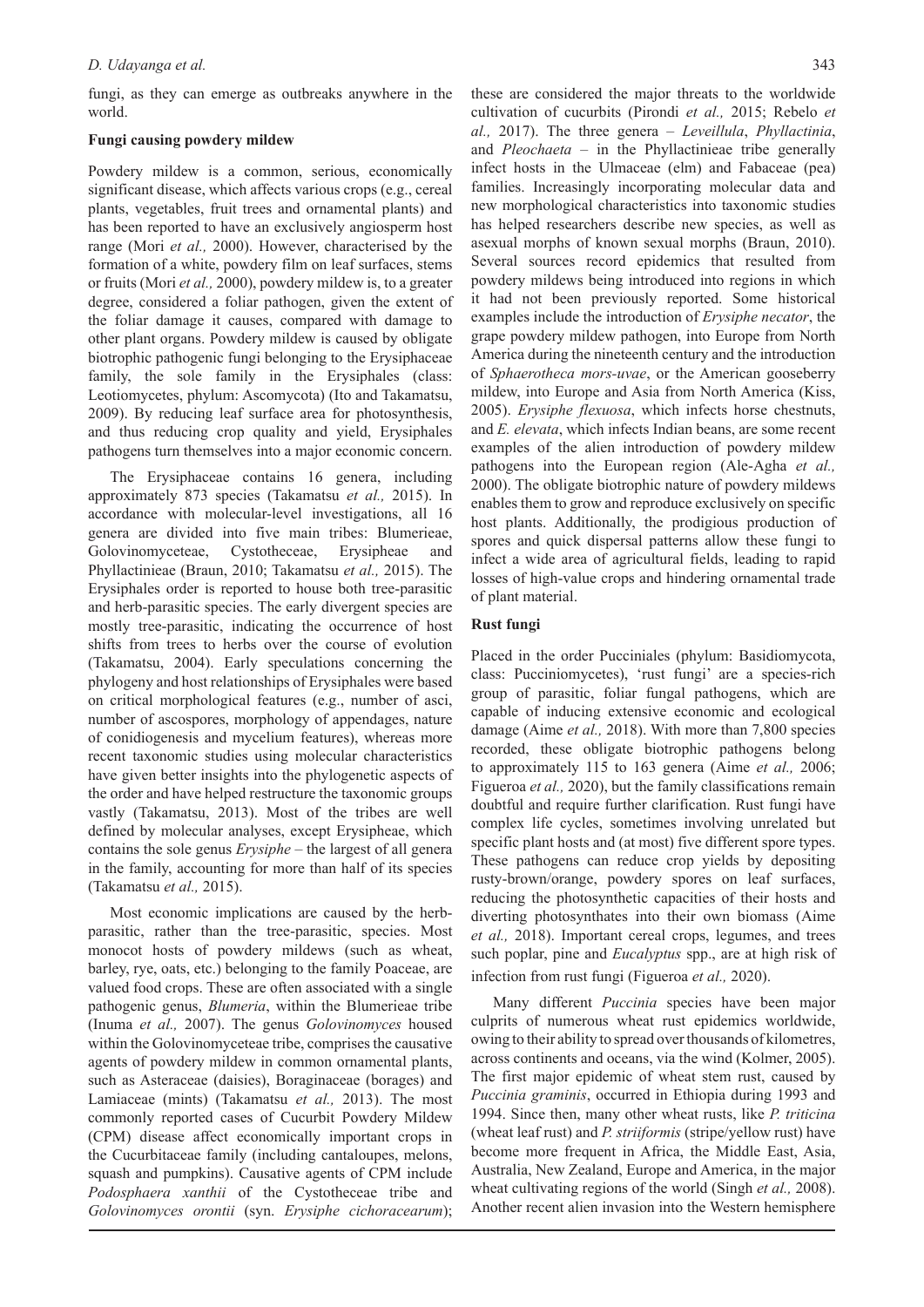occurred in South and North America. *Phakopsora pachyrhizi*, the causal agent of Asian soybean rust, arrived from Asia, with Brazil bearing the highest losses – as great as an estimated US\$2 billion in 2003 (Yorinori *et al.,* 2005). Coffee rust, caused by *Hemileia vastatrix* was first reported in Sri Lanka circa 1869 (Monaco, 1977) and subsequently spread across Southern India and Java, causing coffee cultivation to be terminated entirely. Another outbreak in Angola in 1966 initiated the spread of *H. vastatrix* across the Atlantic, reaching Brazil (Bowden *et al.,* 1971). Myrtle rust, caused by *Austropuccinia psidii*, is a widely distributed rust disease, which infects Myrtaceae and Heteropyxidaceae plants. *Austropuccinia psidii* was first identified in 1884 from guava in Brazil before it spread into Central and South America, South Florida and, later, to Australia, Japan, China and South Africa, infecting numerous economically important hosts (Yamaoka, 2014). White pine blister rust, caused by *Cronartium ribicola* has also caused decades of epidemic conditions, decimating most of the white pine forests in the United States and Canada (Kinloch, 2003).

The current rate of climate change, which is continuously altering global temperatures, moisture levels, solar radiation levels and wind turbulence, can intensify the potential of rust fungi epidemics by influencing disease establishment and dispersal and, thereby, extending the infection range (Desprez-Loustau *et al.,* 2007). Thus, ideal environmental conditions (especially increased moisture levels on leaf surfaces) lead to new suitable climate spaces for rust diseases. Host plant homogenisation is another inductive factor, which creates greater numbers of susceptible host individuals (Helfer, 2013). The virulence of rust pathogens can depend on temperature (Evans *et al.,* 2007), and pathogen aggressiveness (e.g., speed and reproduction success) may also increase as hosts become more susceptible due to climate-change-induced stresses (Helfer, 2013). The global plant trade can also regularly expand the range of host plants and their rusts, while the movement of rust species globally can provide the opportunity for novel hybrid species to be generated, which can eventually give rise to new, even more destructive, host–rust relationships.

### **Smut fungi**

Smuts (Ustilaginomycotina) belong to a heterogeneous group of fungi that parasitize plant hosts and produce teliospores as a means of reproduction (Schafer, 1987; Vánky, 2004; Bauer *et al.,* 2008). Smut fungi are the second largest group of plant parasitic Basidiomycota. The species commonly known as smuts share similar lifecycles and cellular organisation. Smuts affect a number of economically important cereal crops, their relatives in the Poaceae family as well as some economically important non-poaceous hosts like sunflower (Asteraceae). Although smuts primarily infect panicles and seeds of cereal crops, some species infect leaves of crops and ornamental herbs, resulting in severe damage. The fungus produces slightly raised, angular, black spots (sori) on both sides of the leaves, causing severe loss of photosynthetic pigmentation. Similarly, many smuts infect commercially important

crops, considerably impacting yield as well as the aesthetic nature of ornamentals.

The flag smut disease in wheat produces long, grey and black lesions on leaves and leaf sheaths and causes stunted plants with deformed tillers. The leaves of infected plants are twisted and covered with long, grey lesions, which break open to release black, powdery spores. The fungus causing flag smut, has been referred to as both *Urocystis agropyri* and *U. tritici.* Savchenko *et al.,* (2016) identified *Urocystis agropyri* as a distinct taxon from *U. tritrici*, which is the cause of flag smut disease on wheat (Savchenko *et al.,* 2016). In addition to losses in yield, wheat flag smut is quarantined in many countries, and shipments of wheat with flag smut spores can be refused entry (EPPO Global Database, 2020).

Stripe smut in grasses, caused by *Ustilago striiformis* s.l., is a complex of smut fungi widely distributed over both temperate and subtropical regions (Savchenko *et al.,* 2014; Kruse *et al.,* 2018). It is estimated that nearly 100 different grass species, belonging to more than 30 genera, are susceptible to stripe smut (Savchenko *et al*., 2014). This disease causes shredding and death of leaf tissue, following the rupture of elongated sori (Toh and Perlin, 2016). Rice leaf smut is caused by *Entyloma oryzae*, and it is a widely distributed, but somewhat minor, disease (Vanky *et al.,* 2011, Vanky, 2012).

Among the diseases on non-poaceous hosts, sunflower white leaf smut is caused by a recently described species, *Entyloma helianthi*, from the United States (Rooney-Latham *et al.,* 2017). It is a relatively minor foliar disease, occurring primarily in greenhouse-grown sunflowers, which causes leaf spot, defoliation and reduced crop yield and value (Rooney-Latham *et al.,* 2017).

Relatively fewer numbers of molecular phylogenetic studies are available for smut fungi, therefore much work is required to develop backbone phylogenetic trees and to resolve species complexes (Kruse, 2018). Smuts are significant, not only as prevalent pathogens, but also as models for other basic and practical scientific areas of investigation, including obligate biotrophy, evolution and disease invasion. Thus, the foliar smuts can cause severe loss of cereal crop production, leading to severe threats for food security both regionally and globally. Moreover, the international trade of cereal crops can be affected by unexpected issues due to the sudden emergence of unknown diseases and spread of invasive smuts across the geographic borders.

### **Insights in to foliar fungi - impact of molecular systematics and genomics**

The past two decades have witnessed exponential growth in understanding the magnitude of fungal diversity, species numbers and their relationships, due to advances in DNA sequencing technologies and state-of-the art analytical methods (Blackwell *et al.,* 2006; Crous *et al.,* 2015). Molecular systematics is using promising tools to reveal the unexplored fungal diversity associated with plants as pathogens, saprobes, endophytes and other mutualistic species. DNA-based taxonomy has allowed mycologists to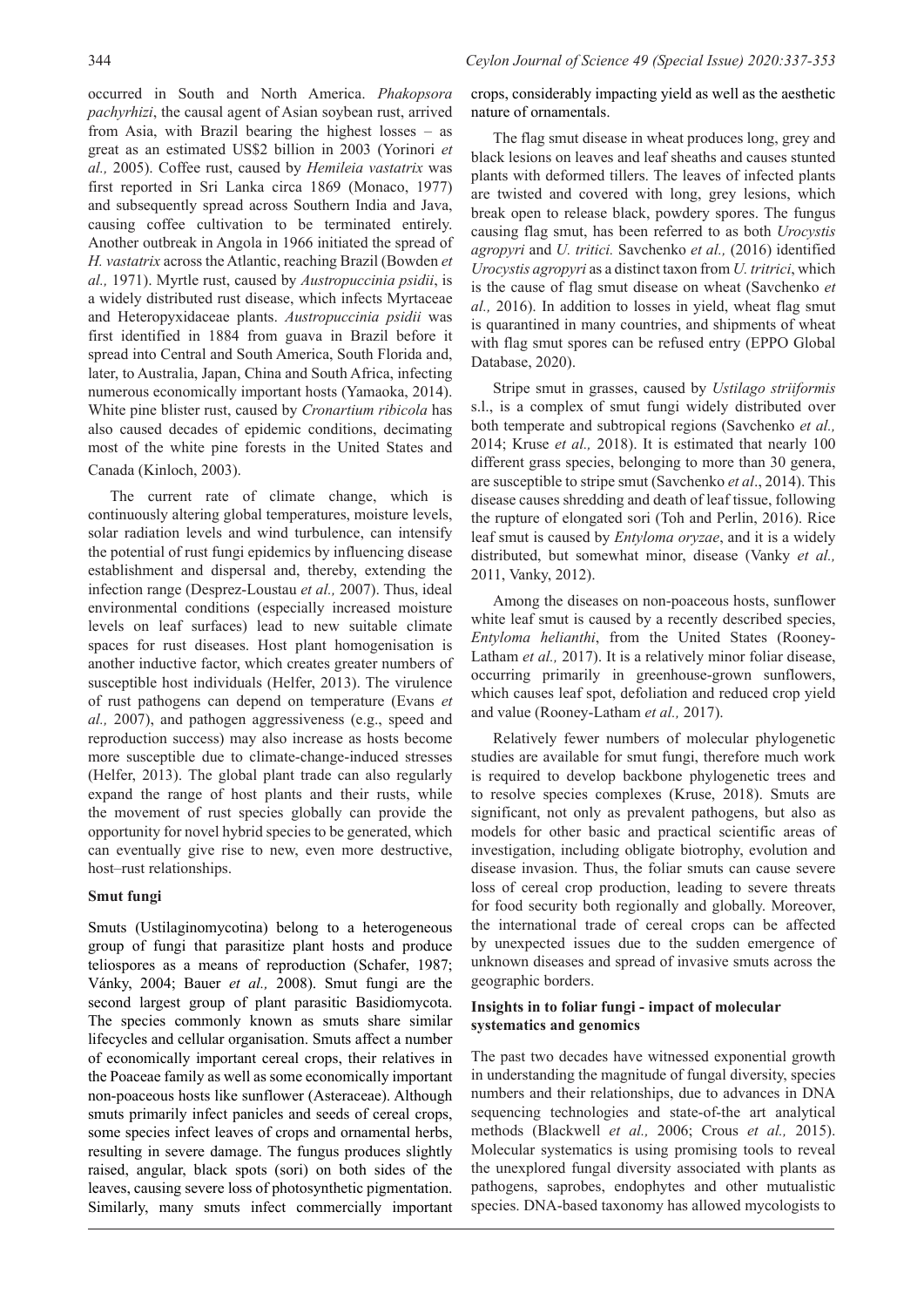resolve cryptic diversity in the species-rich genera of fungi, such as *Alternaria*, *Bipolaris*, *Curvularia*, *Colletotrichum*, *Diaporthe*, *Fusarium* and *Neopestalotiopsis*, which include large numbers of foliar pathogens. Large numbers of available nuclear ribosomal internal transcribed spacer region (ITS) fungal barcode sequences in GenBank, as well as other curated fungal DNA sequence repositories such as UNITE (Kõljalg *et al.,* 2013 https://unite.ut.ee/), have facilitated the plant pathology field and other interdisciplinary areas related to fungal research (Nilsson *et al.,* 2014). Multi-gene phylogenies of leaf-inhabiting genera have been used to resolve many species complexes in fungi, combined with a consolidated approach to species recognition criteria, including morphological, biochemical, physiological and pathogenicity data. Phylogenetic reconstructions not only resolve the evolution of pathogens, but can also be used to develop predictive tools for phytosanitary risk analysis in crop protection and biosecurity (Gilbert *et al.,* 2012; Gilbert and Parker, 2016).

The genomic data of plant pathogenic fungi generated by high-throughput DNA sequencing platforms could reveal reliable DNA markers for disease diagnostics, genes related to pathogenicity such as carbohydrate-degrading enzymes, fungal effector proteins, various secondary metabolites and toxins (Islam *et al.,* 2012; McGrann *et al.,* 2016; Juliana *et al.,* 2018). The phylogenetic reconstructions based on the analysis of full genomes or at least large portions of them, have resulted in more robust phylogenies of various genera and higher level taxa of fungi (Kuramae *et al.,* 2006; Luo *et al.,* 2015; Whiston and Taylor, 2016). The genome data of representatives from the key foliar fungal groups, including *Colletotrichum* spp. (O'Conell *et al.,* 2012), diaporthalean fungi (Wu *et al.,* 2020), Dothideomycetes (Haridas *et al.,* 2010), powdery mildews (Frantzeskakis *et al.,* 2019), rusts (Hacquard *et al.,* 2012; Gill *et al.,* 2019) and smuts (Benevenuto *et al.,* 2018) are available from several recent studies. Thus, comparative genomic analyses have revealed essential information, which can be used to form epidemiological predictions, to understand host resistance and pathogen evolution related to potential outbreaks (Xue *et al.,* 2012; Kuan *et al.,* 2015). Overall, molecular systematics and genomics have significantly improved the present understanding of foliar pathogens, leading to accurate identification, disease surveillance and implementation of effective disease management.

### **CONCLUSIONS**

Globally, foliar diseases in plants are growing threats to agriculture, food security, biodiversity and the ecological balance of the natural environment. Pathogenic fungal species that cause foliar diseases are highly taxonomically diverse. Although some foliar pathogens only minorly impact plants, it is highly likely that a similar pathogen may cause destructive diseases, leading to regional and global threats. Therefore, emerging or invasive species of foliar pathogens should not be underestimated, especially when encountered on economically important hosts and new geographic regions. Evolutionary relationships inferred by molecular data, as well as understanding the disease epidemiology and genomics of the pathogens, provide information about disease spread, which necessitates predictions concerning potential outbreaks and epidemics.

### **ACKNOWLEDGEMENTS**

University of Sri Jayewardenepura is thanked for facilitating ongoing research in Applied Mycology and Plant Health. DU and DSM acknowledge the United States Department of Agriculture-Agricultural Research Service (USDA-ARS), Beltsville, Maryland, USA and the Research Participation Program, administered by the Oak Ridge Institute for Science and Education for the postdoctoral fellowships during 2015-2017.

#### **DECLARATION OF CONFLICT OF INTEREST**

The authors declare no conflict of interest.

#### **REFERENCES**

- Adams, G.C., Roux, J. and Wingfield, M.J. (2006). *Cytospora* species (Ascomycota, Diaporthales, Valsaceae): introduced and native pathogens of trees in South Africa. *Australasian Plant Pathology* **35**(5): 521- 548. DOI: https://doi.org/10.1071/AP06058.
- Aime, M.C., Bell, C.D. and Wilson, A.W. (2018). Deconstructing the evolutionary complexity between rust fungi (Pucciniales) and their plant hosts. *Studies in Mycology* **89**: 143-152. DOI: https://doi.org/10.1016/j. simyco.2018.02.002.
- Aime, M.C., Matheny, P.B., Henk, D.A., Frieders, E.M., Nilsson, R.H., Piepenbring, M., Maclaughlin, D.J., Szabo, L.J., Bigero, D., Sampaio, J.P. and Bauer, R. (2006). An overview of the higher level classification of Pucciniomycotina based on combined analyses of nuclear large and small subunit rDNA sequences. *Mycologia* **98**(6): 896-905. DOI: https://doi.org/10.10 80/15572536.2006.11832619.
- Aime, M.C., Toome, M. and McLaughlin, D.J. (2014). Pucciniomycotina. In: D.J. McLaughlin and J. W. Spatafora (Eds.), *The Mycota:Systematics and Evolution,* Springer-Verlag, Heidelberg Pp. 271-294. DOI: https://doi.org/10.1007/978-3-642-55318-9\_10.
- Alahakoon, P.W., Brown, A.E. and Sreenivasaprasad, S. (1994). Cross-infection potential of genetic groups of *Colletotrichum gloeosporioides* on tropical fruits. *Physiological and Molecular Plant Pathology* **44**(2): 93-103. DOI: https://doi.org/10.1016/S0885- 5765(05)80104-3.
- Alam, K. and Rolfe, J. (2006). Economics of plant disease outbreaks. *Agenda: A Journal of Policy Analysis and Reform* **13**(2): 133-146.
- Ale-Agha, N., Braun, U., Feige, B. and Jage, H. (2000). A new powdery mildew disease on *Aesculus* spp. introduced in Europe. *Cryptogamie Mycologie* **21**(2):89-92. DOI: https://doi.org/10.1016/S0181- 1584(00)00117-2.
- Allen, E.A. and Humble, L.M. (2002). Nonindigenous species introductions: a threat to Canada's forests and forest economy1. *Canadian Journal of Plant Pathology* **24**(2): 103-110. DOI: https://doi. org/10.1080/07060660309506983.
- Allioui, N., Siah, A., Brinis, L., Reignault, P. and Halama,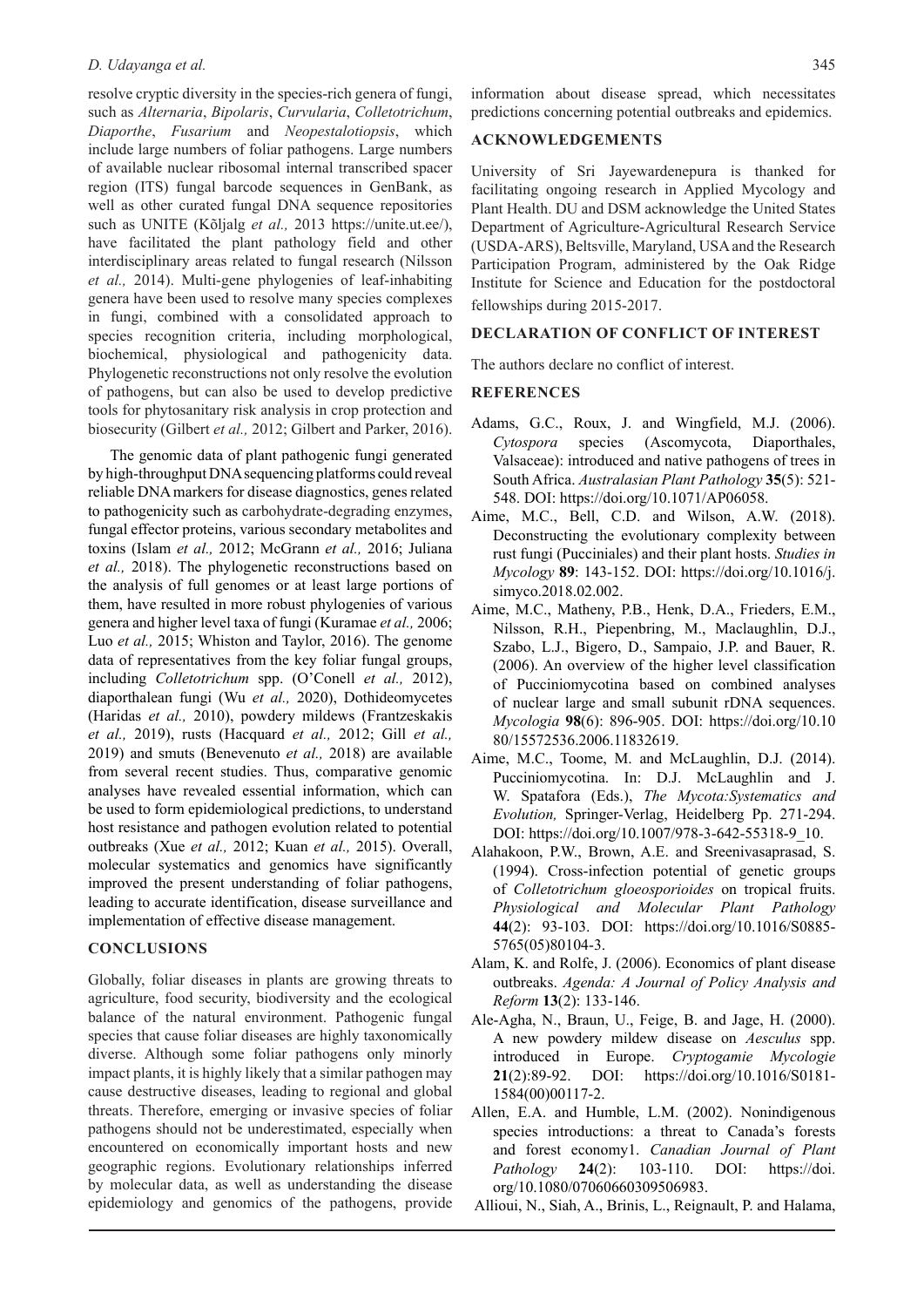346 *Ceylon Journal of Science 49 (Special Issue) 2020:337-353*

P. (2016). Identification of QoI fungicide-resistant genotypes of the wheat pathogen *Zymoseptoria tritici*  in Algeria. *Phytopathologia Mediterranea* **55**(1): 89-97. DOI: https://doi.org/10.14601/Phytopathol\_ Mediterr-16235.

- Amaradasa, B.S., Madrid, H., Groenewald, J.Z., Crous, P.W. and Amundsen, K. (2014). *Porocercospora seminalis* gen. et comb. nov., the causal organism of buffalo grass false smut. *Mycologia* **106**(1): 77-85.
- Amico, A. L., Ituarte-Lima, C. and Elmqvist, T. (2020). Learning from social-ecological crisis for legal resilience building: multi-scale dynamics in the coffee rust epidemic. *Sustainability Science* **15**(2): 485-501. DOI: https://doi.org/10.1007/s11625-019-00703-x.
- Anagnostakis, S. L. (1987). Chestnut blight: the classical problem of an introduced pathogen. *Mycologia* **79**(1): 23-37. DOI: https://doi.org/10.1080/00275514.1987.12 025367.
- Arnold, A.E. (2007). Understanding the diversity of foliar endophytic fungi: progress, challenges and frontiers. *Fungal Biology Reviews* **21**: 51-56. DOI: https://doi. org/10.1016/j.fbr.2007.05.003
- Arthur, J. C. (1934). *Manual of the rusts in United States and Canada*. Purdue Research Foundation, Lafayette, 438.
- Avelino, J., Cristancho, M., Georgiou, S., Imbach, P., Aguilar, L., Bornemann, G., Läderach, P., Anzueto, F., Hruska, A.J. and Morales, C. (2015). The coffee rust crises in Colombia and Central America (2008-2013): impacts, plausible causes and proposed solutions. *Food Security* **7**(2): 303-321. DOI: https://doi.org/10.1007/ s12571-015-0446-9
- Barón, M., Flexas, J. and Delucia, E.H. (2012). Photosynthetic responses to biotic stress. In: J. Flexas, F. Loreto and H. Medrano (Eds.), *Terrestrial Photosynthesis in a changing environment: A molecular, morphological and physiological approach*, Cambridge University Press Pp. 331-350.
- Bauer, R., Lutz, M., Begerow, D., Piątek, M., Vánky, K., Bacigálová, K. and Oberwinkler, F. (2008). Anther smut fungi on monocots. *Mycological Research* **112**(11): 1297-1306. DOI: https://doi.org/10.1016/j. mycres.2008.06.002.
- Benevenuto, J., Teixeira-Silva, N.S., Kuramae, E.E., Croll, D. and Monteiro-Vitorello, C.B. (2018). Comparative genomics of smut pathogens: insights from orphans and positively selected genes into host specialization. *Frontiers in Microbiology* **9**: 660. DOI: https://doi. org/10.3389/fmicb.2018.00660
- Blackwell, M., Hibbett, D. S., Taylor, J.W. and Spatafora, J.W. (2006). Research coordination networks: a phylogeny for kingdom Fungi (Deep Hypha). *Mycologia* **98**(6):829-837. DOI: http://dx.doi.org/10.3852/ mycologia.98.6.829
- Bowden, J., Gregory, P.H. and Johnson, C.G. (1971). Possible wind transport of coffee leaf rust across the Atlantic Ocean. *Nature* **229** (5285): 500-501. DOI: https://doi.org/10.1038/229500b0
- Braun, U. (2011). The current systematics and taxonomy of the powdery mildews (Erysiphales): an overview. *Mycoscience* **52**(3):210-212. DOI: https://doi.

org/10.1007/S10267-010-0092-1

- Brewer, L.G. (1995). Ecology of survival and recovery from blight in American chestnut trees (*Castanea dentata* (Marsh.) Borkh.) in Michigan. *Bulletin of the Torrey Botanical Club* **122**(1): 40-57. DOI: https:// www.jstor.org/stable/299640.
- Broom, F. (2020). *The next pandemic is coming now is the time to unite*, SCIDEV.net. Available from: https:// www.scidev.net/global/health/editorials/the-nextpandemic-is-coming-now-is-the-time-to-unite.html
- Cai, L., Hyde, K.D., Taylor, P.W.J., Weir, B., Waller, J., Abang, M.M., Zhang, J.Z. and Yang, Y.L., Phoulivong, S., Liu, Z.Y. and Prihastuti, H. (2009). A polyphasic approach for studying *Colletotrichum*. *Fungal Diversity* **39**(1):183-204..
- Callan, B.E., and Carris, L.M. (2004). Fungi on living plant substrata, including fruits. In: G.M. Mueller, G.F. Bills and M.S. Foster (Eds.), *Biodiversity of Fungi-Inventory and Monitoring Methods*, Elsevier Academic Press, Burlington Pp. 105-126.
- Cannon, P., Damm, U., Johnston, P. and Weir, B. (2012). *Colletotrichum* - current status and future directions. *Studies in Mycology* **73**: 181-213. DOI: https://doi. org/10.3114/sim0014
- Cao, X., Xu, X., Che, H., West, J.S. and Luo, D. (2019). Three *Colletotrichum* species, including a new species, are associated to leaf anthracnose of rubber tree in Hainan, China. *Plant Disease* **103**(1): 117-124. DOI: https://doi.org/10.1094/PDIS-02-18-0374-RE.
- Castlebury, L.A., Rossman, A.Y., Jaklitsch, W.J. and Vasilyeva, L.N. (2002). A preliminary overview of the Diaporthales based on large subunit nuclear ribosomal DNA sequences. *Mycologia* **94**(6): 1017-1031. DOI: https://doi.org/10.2307/3761867.
- Chaliha, C., Kalita, E. and Verma, P.K. (2019). Optimizing in vitro culture conditions for the biotrophic fungi *Exobasidium vexans* through Response Surface Methodology. *Indian Journal of Microbiology* **60**: 167- 174. DOI: https://doi.org/10.1007/s12088-019-00846- 6.
- Chaure, P., Gurr, S.J. and Spanu, P. (2000). Stable transformation of *Erysiphe graminis* an obligate biotrophic pathogen of barley. *Nature Biotechnology* **18**(2): 205-207. DOI: https://doi.org/10.1038/72666.
- Chen, Y.J., Meng, Q., Zeng, L. and Tong, H.R. (2018). Phylogenetic and morphological characteristics of *Alternaria alternata* causing leaf spot disease on *Camellia sinensis* in China. *Australasian Plant Pathology* **47**(3):335-342. DOI: https://doi.org/10.1007/ s13313-018-0561-0.
- Chen, Y., Yang, L.N., Bai, Q.R., Song, T.Y., Wu, C.Y. and Liu, S.Y. (2017). First report of powdery mildew caused by *Podosphaera xanthii* on *Ligularia fischeri* in China. *Plant Disease* **101**(7): 1321-1322. DOI: https:// doi.org/10.1094/PDIS-02-17-0209-PDN
- Cho, S.E., Choi, I.Y., Han, K.-S. and Shin, H.D. (2017). First records of *Podosphaera xanthii* on *Peperomia tetragona*. *Australasian Plant Disease Notes* **12**: 31. DOI: https://dx.doi.org/10.1007/s13314-017-0257-2
- Colhoun, J. (1973). Effects of environmental factors on plant disease. *Annual Review of Phytopathology*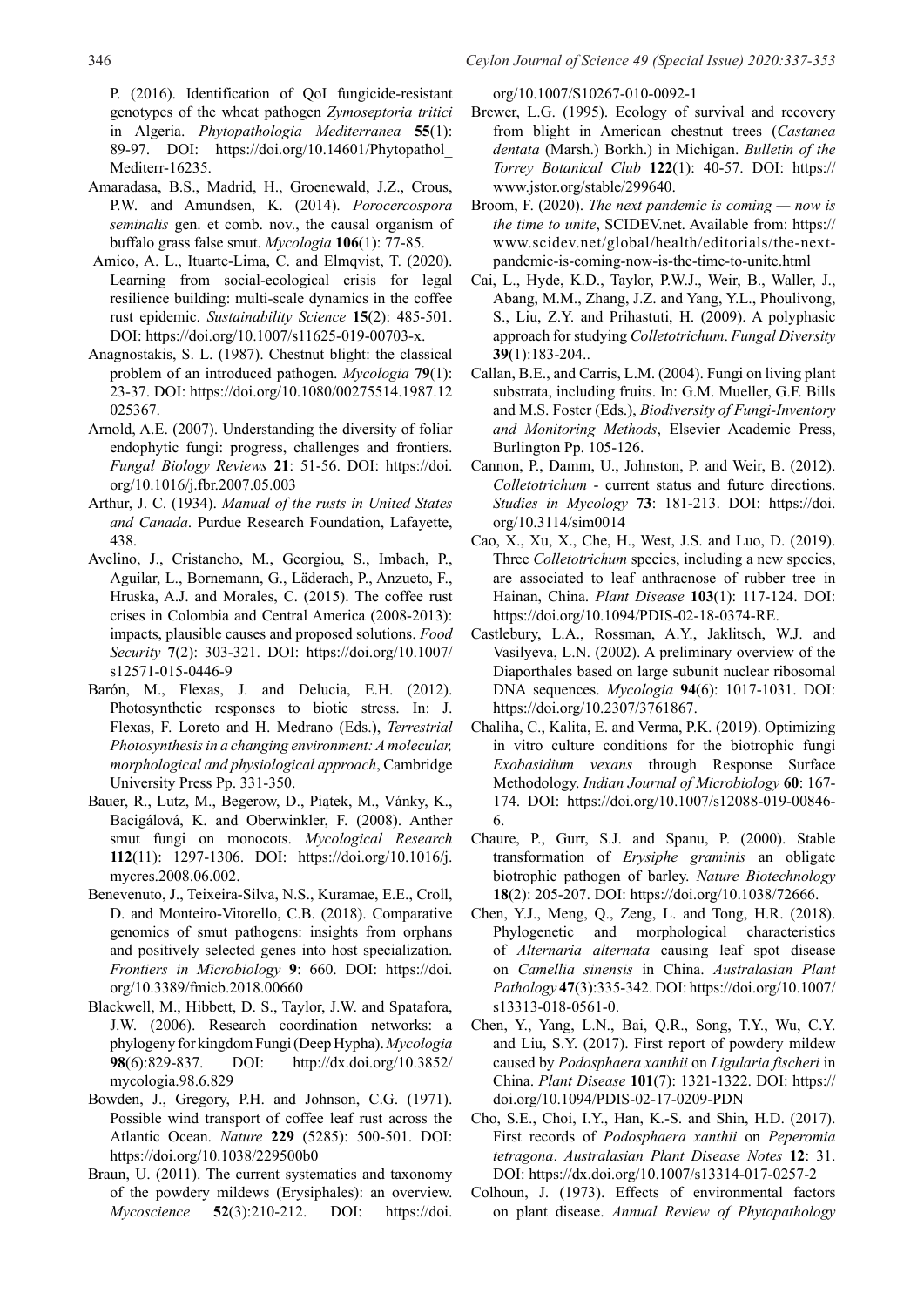**11**(1):343-364. DOI: https://doi.org/10.1146/annurev. py.11.090173.002015.

- Couch, B.C. and Kohn, L.M. (2002). A multilocus gene genealogy concordant with host preference indicates segregation of a new species, *Magnaporthe oryzae*, from *M. grisea*. *Mycologia* **94**(4): 683-693. DOI: https://doi.org/10.1080/15572536.2003.11833196.
- Crouch, J.A., Beirn, L.A., Cortese, L.M., Bonos, S.A.and Clarke, B.B. (2009). Anthracnose disease of switchgrass caused by the novel fungal species *Colletotrichum navitas*. *Mycological Research* **113**: 1411-1421. DOI: https://doi.org/10.1016/j.mycres.2009.09.010.
- Crous, P.W., Hawksworth, D.L. and Wingfield, M.J. (2015). Identifying and naming plant-pathogenic fungi: past, present, and future. *Annual Review of Phytopathology* **53**: 247-267. DOI: https://doi.org/10.1146/annurevphyto-080614-120245.
- Crous, P.W., Summerell, B.A., Carnegie, A.J., Wingfield, M.J. and Groenewald, J.Z. (2009). Novel species of Mycosphaerellaceae and Teratosphaeriaceae. *Persoonia* **23**: 119-146. DOI: https://doi. org/10.3767/003158509X479531.
- Crous, P.W., Wingfield, M.J., Cheewangkoon, R., Carnegie, A.J., Burgess, T.I., Summerell, B.A., Edwards, J., Taylor, P.W.J. and Groenewald, J.Z. (2019). Foliar pathogens of eucalypts. *Studies in Mycology* **94**: 125-298. DOI: https://doi.org/10.1016/j.simyco.2019.08.001.
- Damm, U., Baroncelli, R., Cai, L., Kubo, Y., O'Connell, R., Weir, B., Yoshino, K. and Cannon, P.F. (2010). *Colletotrichum*: species, ecology and interactions. *IMA Fungus* **1**(2): 161-165. DOI: https://doi.org/10.5598/ imafungus.2010.01.02.08.
- Damm, U., Cannon, P.F., Woudenberg, J.H.C. and Crous, P.W. (2012a). The *Colletotrichum acutatum* species complex. *Studies in Mycology* **73**: 37-113. DOI: https:// doi.org/10.3114/sim0010
- Damm, U., Cannon, P.F., Woudenberg, J.H.C., Johnston, P.R., Weir, B., Tan, Y., Shivas, R.G. and Crous, P.W. (2012b). The *Colletotrichum boninense* species complex. *Studies in Mycology* **73**: 1-36. DOI: https:// doi.org/10.3114/sim0002.
- Daughtrey, M.L. (2019). Boxwood blight: Threat to ornamentals. *Annual Review of Phytopathology* **57**: 189-209. DOI: https://doi.org/10.1146/annurevphyto-082718-100156.
- De Silva, D.D., Ades, P.K., Crous, P.W. and Taylor, P.W.J. (2017). *Colletotrichum* species associated with chili anthracnose in Australia. *Plant Pathology* **66:** 254-267. DOI: https://doi.org/10.1111/ppa.12572.
- Dean, R., Van Kan, J.A., Pretorius, Z.A., Hammond-Kosack, K.E., Di Pietro, A., Spanu, P.D., Rudd, J.J., Dickman, M., Kahmann, R., Ellis, J. and Foster, G.D. (2012). The Top 10 fungal pathogens in molecular plant pathology. *Molecular Plant Pathology* **13**(4): 414-430. DOI: https://doi.org/10.1111/j.1364-3703.2011.00783.x
- Desprez-Loustau, M.L., Robin, C., Reynaud, G., Déqué, M., Badeau, V., Piou, D., Husson, C. and Marcais, B. (2007). Simulating the effects of a climate-change scenario on the geographical range and activity of forest-pathogenic fungi. *Canadian Journal of Plant Pathology* **29**(2): 101-120. DOI: https://doi.

org/10.1080/0706066070950744.

- Duan, W., Duan, L., Chen, X. and Cai, L. (2016). Identification of the quarantine fungus *Diaporthe helianthi* from the corn seeds imported from Ukraine. *Mycosystema* **35**(12): 1503-1513.
- du Plessis, E., Granados, G.M., Barnes, I., Ho, W.H., Alexander, B.J.R., Roux, J. and McTaggart, A.R. (2019). The pandemic strain of *Austropuccinia psidii* causes myrtle rust in New Zealand and Singapore. *Australasian Plant Pathology* **48**(3): 253-256. DOI: https://doi.org/10.1007/s13313-019-0624-x.
- Duveiller, E. and Gilchrist, L. (1994). Production constraints due to *Bipolaris sorokiniana* in wheat: current situation and future prospects. In: D.A. Saunders and G.P. Hettel (Eds.), *Wheat in heat-stressed environments: irrigated, dry areas and rice-wheat farming systems*, International Maize and Wheat Improvement Center, Mexico Pp. 343-352.
- Elad, Y. and Pertot, I. (2014). Climate change impacts on plant pathogens and plant diseases. *Journal of Crop Improvement* **28**(1): 99-139. DOI: https://doi.org/10.10 80/15427528.2014.865412.
- Ellis, M.B. (1971). *Dematiaceous hyphomycetes.*  Commonwealth Mycological Institute, Kew, 608.
- EPPO: Global Database of European and Mediterranean Plant Protection Organization. (2020). Available from: https://gd.eppo.int/taxon/UROCAG.
- Evans, N., Baierl, A., Semenov, M.A., Gladders, P. and Fitt, B.D. (2007). Range and severity of a plant disease increased by global warming. *Journal of the Royal Society Interface* **5**(22): 525-531. DOI: https://doi. org/10.1098/rsif.2007.1136.
- Farr, D.F. and Rossman, A.Y. Fungal Databases, U.S. National Fungus Collections, ARS, USDA. Retrieved September 5, 2020, from https://nt.ars-grin.gov/ fungaldatabases/.
- Feau, N., Vialle, A., Allaire, M., Tanguay, P., Joly, D.L., Frey, P., Callan, B.E. and Hamelin, R.C. (2009). Fungal pathogen (mis-) identifications: a case study with DNA barcodes on *Melampsora* rusts of aspen and white poplar. *Mycological Research* **113**: 713-724. DOI: https://doi.org/10.1080/15572536.2006.11832696.
- Figueroa, M., Dodds, P.N. and Henningsen, E.C. (2020). Evolution of virulence in rust fungi—multiple solutions to one problem. *Current Opinion in Plant Biology* **56**: 20-27. DOI: https://doi.org/10.1016/j.pbi.2020.02.007.
- Fisher, M.C., Henk, D. A., Briggs, C. J., Brownstein, J.S., Madoff, L. C., McCraw, S.L. and Gurr, S.J. (2012). Emerging fungal threats to animal, plant and ecosystem health. *Nature* **484**(7393): 186-194. DOI: https://doi. org/10.1038/nature10947.
- Frantzeskakis, L., Németh, M.Z., Barsoum, M., Kusch, S., Kiss, L., Takamatsu, S. and Panstruga, R. (2019). The *Parauncinula polyspora* draft genome provides insights into patterns of gene erosion and genome expansion in powdery mildew fungi. *mBio* **10**(5): .e01692-19. DOI: https://doi.org/10.1128/mBio.01692-19.
- Fullerton, R.A. and Casonato, S.G. (2019). The infection of the fruit of 'Cavendish'banana by *Pseudocercospora fijiensis*, cause of black leaf streak (black Sigatoka). *European Journal of Plant Pathology* **155**(3): 779-787.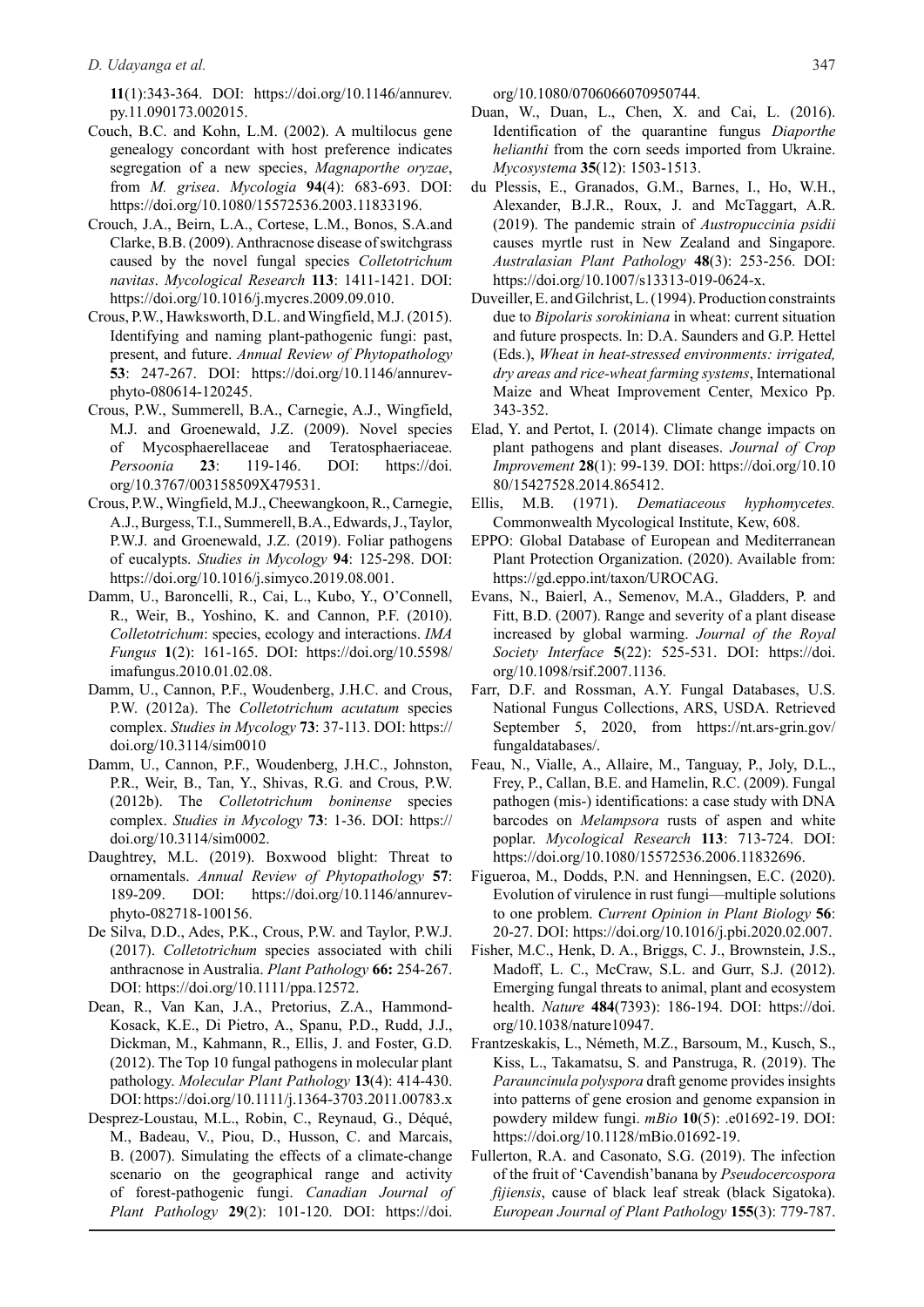348 *Ceylon Journal of Science 49 (Special Issue) 2020:337-353*

DOI: https://doi.org/10.1007/s10658-019-01807-x.

- Gauthier, N. and Dockery, J. (2018). Boxwood Blight. *Plant Pathology Fact Sheets:PPFS-OR-W-20*. Available from: http://plantpathology.ca.uky.edu/files/ ppfs-or-w-20.pdf
- Gilbert, G.S. and Parker, I.M. (2016). The evolutionary ecology of plant disease: a phylogenetic perspective. *Annual Review of Phytopathology* **54**: 549-578. DOI: https://doi.org/10.1146/annurev-phyto-102313-045959
- Gilbert, G.S., Magarey, R., Suiter, K. and Webb, C.O. (2012). Evolutionary tools for phytosanitary risk analysis: phylogenetic signal as a predictor of host range of plant pests and pathogens. *Evolutionary Applications* **5**(8):869-878. DOI: https://doi.org/10.1111/j.1752- 4571.2012.00265.x
- Gill, U.S., Nandety, R.S., Krom, N., Dai, X., Zhuang, Z., Tang, Y., Zhao, P.X. and Mysore, K.S. (2019). Draft Genome Sequence Resource of Switchgrass Rust Pathogen, *Puccinia novopanici* Isolate Ard-01. *Phytopathology* **109**(9) :1513-1515. DOI: https://doi. org/10.1094/PHYTO-04-19-0118-A
- Gomes, R.R., Glienke, C., Videira, S.I.R., Lombard, L., Groenewald, J.Z. and Crous, P.W. (2013). *Diaporthe*: a genus of endophytic, saprobic and plant pathogenic fungi. *Persoonia*: *Molecular Phylogeny and Evolution of Fungi* **31**(1): 1-41. DOI: https://doi. org/10.3767/003158513X666844
- González-Lamothe, R., Segura, R., Trapero, A., Baldoni, L., Botella, M.A. and Valpuesta, V. (2002). Phylogeny of the fungus *Spilocaea oleagina*, the causal agent of peacock leaf spot in olive. *FEMS Microbiology Letters* **210**(1): 149-155. DOI: https://doi. org/10.1111/j.1574-6968.2002.tb11174.x
- Gryzenhout, M., Myburg, H., Wingfield, B.D. and Wingfield, M.J. (2006). Cryphonectriaceae (Diaporthales), a new family including *Cryphonectria, Chrysoporthe, Endothia* and allied genera. *Mycologia* **98**(2):239-249. DOI: https://doi.org/10.1080/15572536 .2006.11832696
- Guarnaccia, V., Groenewald, J.Z., Woodhall, J., Armengol, J., Cinelli, T., Eichmeier, A., and Kaliterna, J. (2018). *Diaporthe* diversity and pathogenicity revealed from a broad survey of grapevine diseases in Europe. *Persoonia*: *Molecular Phylogeny and Evolution of Fungi* **40**:135. DOI: https://doi.org/10.3767/persoonia.2018.40.06
- Hacquard, S., Joly, D.L., Lin, Y.C., Tisserant, E., Feau, N., Delaruelle, C., Legué, V., Kohler, A., Tangyay, P., Petre, B., Peer, Y.V., Rouzé, P., Martin, F., Hamelin, R.C and Frey, P. (2012). A comprehensive analysis of genes encoding small secreted proteins identifies candidate effectors in *Melampsora larici-populina* (poplar leaf rust). *Molecular Plant-Microbe Interactions* **25**(3):279- 293. DOI: https://doi.org/10.1094/MPMI-09-11-0238
- Haq, I.U., Sarwar, M.K., Faraz, A. and Latif, M.Z. (2020). Synthetic Chemicals: Major Component of Plant Disease Management. In: I.U. Haq and S. Ijaz (Eds.), *Plant Disease Management Strategies for Sustainable Agriculture through Traditional and Modern Approaches*, Springer, Cham, Switzerland Pp. 538. DOI: https://doi.org/10.1007/978-3-030-35955-3\_4

Haridas, S., Albert, R., Binder, M., Bloem, J., LaButti,

K., Salamov, A., Andreopoulos, B., Baker, S.E., Barry, K., Bills, G. and Bluhm, B.H. (2020). 101 Dothideomycetes genomes: a test case for predicting lifestyles and emergence of pathogens. *Studies in Mycology* **96**:141-153. DOI: https://doi.org/10.1016/j. simyco.2020.01.003

- Harrat, W., Meamiche Neddaf, H., Keddad, A. and Bouznad, Z. (2017). First report of the *Zymoseptoria tritici* teleomorph stage causing septoria leaf blotch of wheat in Algeria. *New Disease Reports* **35**:30. DOI: http://dx.doi.org/10.5197/j.2044-0588.2017.035.030
- Hawksworth, D.L. and Rossman, A.Y. (1997). Where are all the undescribed fungi?. *Phytopathology* **87**(9):888-891. DOI: https://doi.org/10.1094/PHYTO.1997.87.9.888
- Hawksworth, D.L. (2001). The magnitude of fungal diversity: the 1.5 million species estimate revisited. *Mycological Research* **105**(12):14225-1432. DOI: https://doi.org/10.1017/S0953756201004725
- Helfer, S. (2013). Rust fungi and global change. *New Phytologist* **201**(3):770-780. DOI: https://doi. org/10.1111/nph.12570
- Hernandez-Restrepo, M., Madrid, H., Tan, Y.P., Da Cunha, K.C., Gene, J., Guarro, J. and Crous, P. W. (2018). Multi-locus phylogeny and taxonomy of *Exserohilum*. *Persoonia: Molecular Phylogeny and Evolution of Fungi* **41**:71. DOI*:* https://doi.org/10.3767/ persoonia.2018.41.05
- Hibbett, D., Abarenkov, K., Kõljalg, U., Öpik, M., Chai, B., Cole, J., Wang, Q., Crous, P., Robert, V., Helgason, T. and Herr, J.R. (2016). Sequence-based classification and identification of Fungi. *Mycologia* **108**(6):1049- 1068. DOI: https://doi.org/10.3852/16-130
- Horvath, D. (2020). *Guest Commentary The Next Pandemic Could Attack Our Crops*. The Chicago Council on Global Affairs. Available from: https:// www.thechicagocouncil.org/blog/global-food-thought/ guest-commentary-next-pandemic-could-attack-ourcrops
- Howard, R.J. and Valent, B. (1996). Breaking and entering: host penetration by the fungal rice blast pathogen *Magnaporthe grisea*. *Annual Review of Microbiology* **50**:491-513. DOI: https://doi.org/10.1146/annurev. micro.50.1.491
- Huber, L. and Gillespie, T.J. (1992). Modeling leaf wetness in relation to plant disease epidemiology. *Annual Review of Phytopathology* **30**(1):553-577. DOI: https:// doi.org/10.1146/annurev.py.30.090192.003005
- Hunupolagama, D.M., Chandrasekharan, N.V., Wijesundera, W.S.S., Kathriarachchi, H.S., Fernando, T.H.P.S. and Wijesundera, R.L.C. (2017). Unveiling Members of *Colletotrichum acutatum* Species Complex Causing *Colletotrichum* Leaf Disease of *Hevea brasiliensis* in Sri Lanka. *Current Microbiology* **74**(6):747-756. DOI: https://doi.org/10.1007/s00284- 017-1238-6
- Hyde, K.D., Cai, L., McKenzie, E.H.C., Yang, Y.L., Zhang, J.Z. and Prihastuti, H. (2009). *Colletotrichum*: a catalogue of confusion. *Fungal Diversity* **39**(1):1-17.
- Inuma, T., Khodaparast, S.A. and Takamatsu, S. (2007). Multilocus phylogenetic analyses within Blumeria graminis, a powdery mildew fungus of cereals.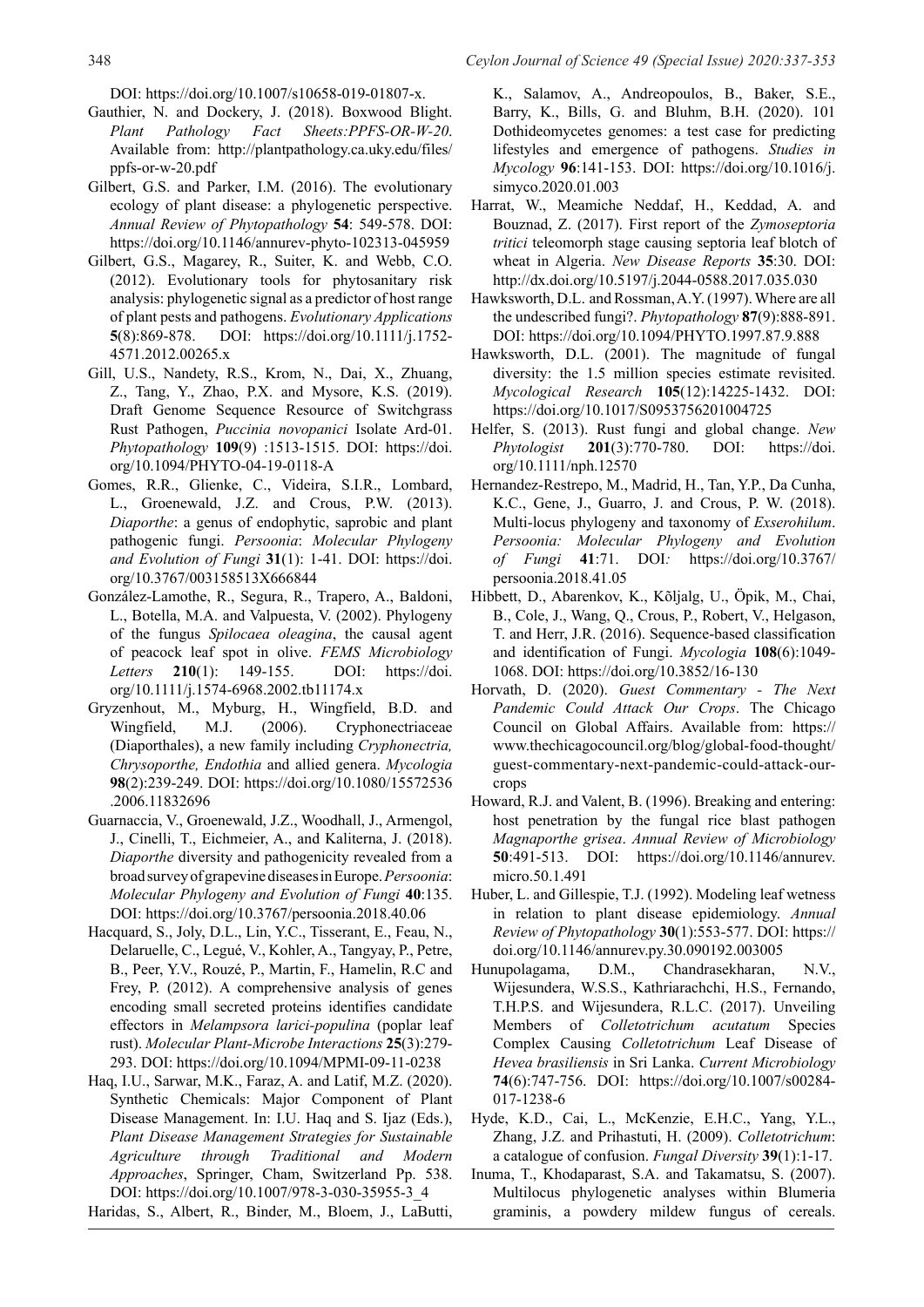*Molecular Phylogenetics and Evolution* **44**(2): 741-751. DOI: https://doi.org/10.1016/j.ympev.2007.01.007.

- Islam, M.S., Haque, M.S., Islam, M.M., Emdad, E.M., Halim, A., Hossen, Q.M.M., ... and Alam, M.M. (2012). Tools to kill: genome of one of the most destructive plant pathogenic fungi *Macrophomina phaseolina*. *BMC Genomics* **13**(1):493.
- Ito, M. and Takamatsu, S. (2010). Molecular phylogeny and evolution of subsection Magnicellulatae (Erysiphaceae: Podosphaera) with special reference to host plants. *Mycoscience* **51**(1):34-43. DOI: https://doi. org/10.1007/S10267-009-0005-3.
- Jayasinghe, C.K., Fernando, T.H.P.S. and Priyanka, U.M.S. (1997) *Colletotrichum acutatum* is the main cause of *Colletotrichum* leaf disease of rubber in Sri Lanka. *Mycopathologia* **137**:53-56. DOI: https://doi. org/10.1023/A:1006850119146.
- Johnston, P.R., Seifert K. A., Stone, J.K., Rossman, A.Y. and Marvanova, L. (2014). Recommendations on generic names competing for use in Leotiomycetes (Ascomycota). *IMA Fungus* **5**:91-120. DOI: https://doi. org/10.5598/imafungus.2014.05.01.11
- Juliana, P., Singh, R.P., Singh, P.K., Poland, J.A., Bergstrom, G.C., Huerta-Espino, J., ... and Sorrells, M.E. (2018). Genome-wide association mapping for resistance to leaf rust, stripe rust and tan spot in wheat reveals potential candidate genes. *Theoretical and Applied Genetics* **131**(7):1405-1422. DOI: https://doi. org/10.1007/s00122-018-3086-6.
- Kačergius, A. and Jovaišienė, Z. (2.010). Molecular characterization of quarantine fungus *Diaporthe*/ *Phomopsis vaccinii* and related isolates of *Phomopsis* from *Vaccinium* plants in Lithuania. *Botanica Lithuanica* **16**(4):177-182.
- Khan, M.A.I., Ali, M.A., Monsur, M.A., Kawasaki-Tanaka, A., Hayashi, N., Yanagihara, S., Obara, M., Mia, M.A.T., Latif, M.A. and Fukuta, Y. (2016). Diversity and distribution of rice blast (*Pyricularia oryzae* Cavara) races in Bangladesh. *Plant Disease* **100**(10):2025-2033. DOI: https://doi.org/10.1094/PDIS-12-15-1486-RE.
- Kinloch Jr, B.B. (2003). White pine blister rust in North America: past and prognosis. *Phytopathology* **93**(8):1044-1047. DOI: https://doi.org/10.1094/ PHYTO.2003.93.8.1044.
- Kiss, L. (2005). Powdery mildew as invasive plant pathogens: new epidemics caused by two North American species in Europe. *Mycological Research* **109**(3):259-260. DOI: https://doi.org/10.1017/ S0953756205232793.
- Klaubauf, S., Tharreau, D., Fournier, E., Groenewald, J.Z., Crous, P.W., de Vries, R.P. and Lebrun, M.H. (2014). Resolving the polyphyletic nature of *Pyricularia* (Pyriculariaceae). *Studies in Mycology* **79**:85-120. DOI: https://doi.org/10.1016/j.simyco.2014.09.004.
- Klinkowski, M. (1970). Catastrophic plant diseases. *Annual Review of Phytopathology* **8**(1):37-60. DOI: https://doi. org/10.1146/annurev.py.08.090170.000345.
- Kõljalg, U., Nilsson, R.H., Abarenkov, K., Tedersoo, L., Taylor, A.F., Bahram, M., Bates, S.T., Bruns, T.D., Bengtsson-Palme, J., Callaghan, T.M. and Douglas, B. (2013). Towards a unified paradigm for sequence-based

identification of fungi. *Molecular Ecology* **22**(21):5271- 5277. DOI: https://doi.org/10.1111/mec.12481.

- Kolmer, J.A. (2005). Tracking wheat rust on a continental scale. *Current Opinion in Plant Biology* **8**(4):441-449. DOI: https://doi.org/10.1016/j.pbi.2005.05.001.
- Kolmer, J.A. (2015). First report of a wheat leaf rust (*Puccinia triticina*) phenotype with high virulence to durum wheat in the Great Plains region of the United States. *Plant Disease* **99**(1): 156-156. DOI: https://doi. org/10.1094/PDIS-06-14-0667-PDN.
- Kruse, J.M. (2018). *The Phylogeny of Smut Fungi*  (*Ustilaginomycotina*) (PhD dissertation). Johann Wolfgang Goethe University, Frankfurt am Main, Germany.
- Kruse, J., Dietrich, W., Zimmermann, H., Klenke, F., Richter, U., Richter, H. and Thines, M. (2018). *Ustilago* species causing leaf-stripe smut revisited. *IMA Fungus* **9**(1):49-73. DOI: https://doi.org/10.5598/ imafungus.2018.09.01.05.
- Kuan, C.S., Yew, S.M., Toh, Y.F., Chan, C.L., Ngeow, Y.F., Lee, K.W., Na, S.L., Yee, W.Y., Hoh, C.C. and Ng, K.P. (2015). Dissecting the fungal biology of *Bipolaris papendorfii*: from phylogenetic to comparative genomic analysis. *DNA Research* **22**(3):219-232. DOI: https:// doi.org/10.1093/dnares/dsv007.
- Kuramae, E. E., Robert, V., Snel, B., Weiß, M. and Boekhout, T. (2006). Phylogenomics reveal a robust fungal tree of life. *FEMS Yeast Research* **6**(8):1213-1220. DOI: https://doi.org/10.1111/j.1567-1364.2006.00119.x
- LeBlanc, N., Salgado-Salazar, C. and Crouch, J.A. (2018). Boxwood blight: an ongoing threat to ornamental and native boxwood. *Applied Microbiology and Biotechnology* **102**(10):4371-4380. DOI: https://doi. org/10.1007/s00253-018-8936-2
- Li, M., Li, R., Yan, H.F. and Liu, D.Q. (2019). First report of *Bipolaris sorokiniana* causing leaf spot on *Avena nuda* in China. *Plant Disease* **103**(10):2667. DOI: https://doi. org/10.1094/PDIS-05-19-1060-PD.
- Liang, J., Li, G., Zhao, M. and Cai, L. (2019). A new leaf blight disease of turf grasses caused by *Microdochium poae*, sp. nov*. Mycologia* **111**(2):265-273. DOI: https:// doi.org/10.1080/00275514.2019.1569417
- Liu, X., Li, B., Cai, J., Zheng, X., Feng, Y. and Huang, G. (2018). *Colletotrichum* Species Causing Anthracnose of Rubber Trees in China. *Scientific Reports* **8**(1). DOI: https://doi.org/10.1038/s41598-018-28166-7.
- Lobato, A.K.S., Gonçalves-Vidigal, M.C., Vidigal Filho, P.S., Andrade, C.A.B., Kvitschal, M. V. and Bonato, C. M. (2010). Relationships between leaf pigments and photosynthesis in common bean plants infected by anthracnose. *New Zealand Journal of Crop and Horticultural Science* **38**(1):29-37. DOI: https://doi. org/10.1080/01140671003619308.
- Luo, J., Qiu, H., Cai, G., Wagner, N.E., Bhattacharya, D. and Zhang, N. (2015). Phylogenomic analysis uncovers the evolutionary history of nutrition and infection mode in rice blast fungus and other Magnaporthales. *Scientific Reports* **5**:9448. DOI: https://doi.org/10.1038/ srep09448.
- Mabbett, T. (2016). Epidemiology and management of *Exobasidium vexans* (blister blight disease) on *Camellia*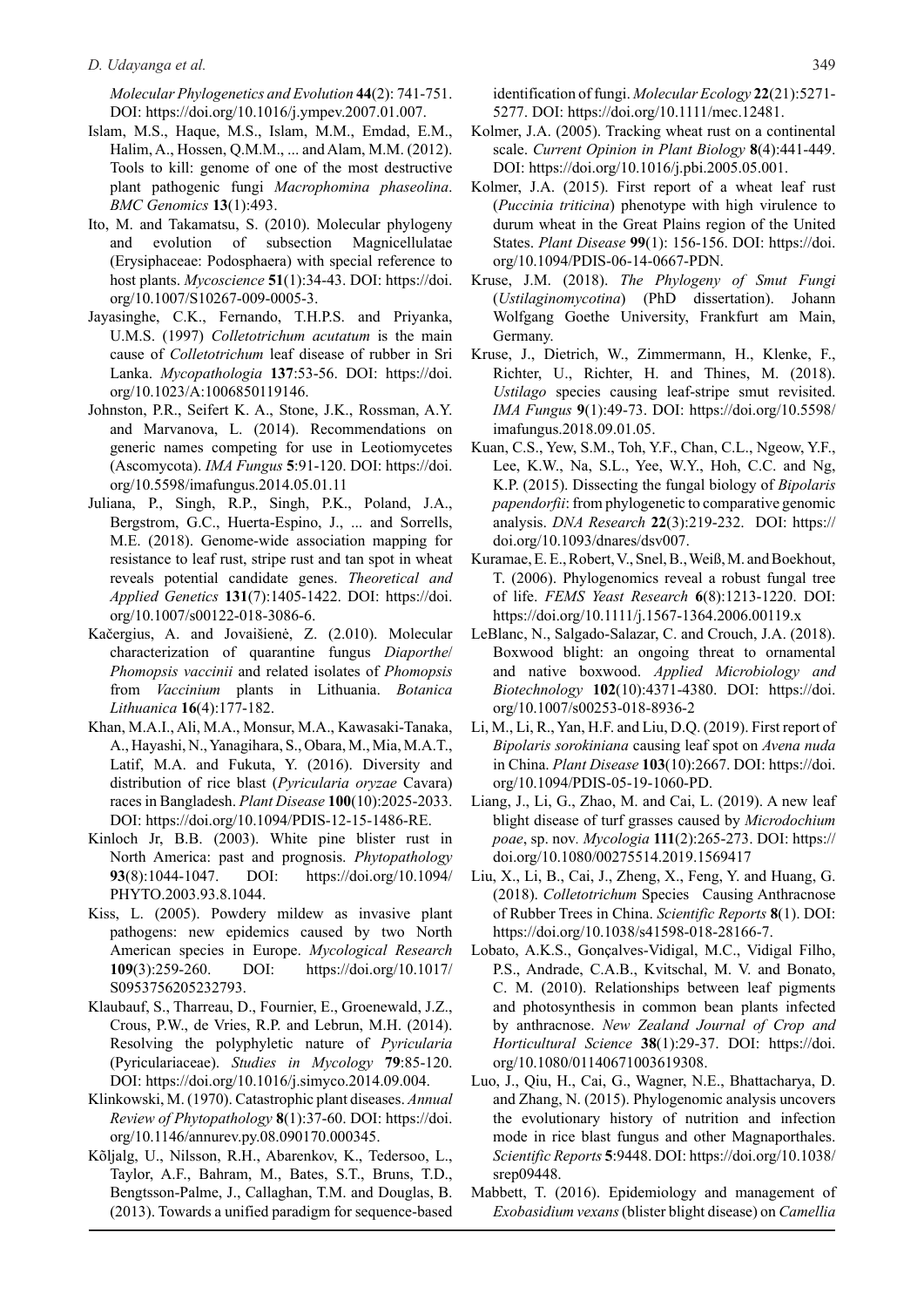*sinensis* (tea). *International Pest Control* **58**(2):114.

- Macedo, D.M., Lelis, T.P., and Barreto, R.W. (2016). *Bipolaris maydis* causing leaf blight on *Rottboellia cochinchinensis* in Brazil: A major crop pathogen on a major weed. *Plant Disease* **100**(1):215. DOI: https:// doi.org/10.1094/PDIS-05-15-0576-PDN.
- Malapi-Wight, M., Hébert, J.B., Buckley, R., Daughtrey, M.L., Gregory, N.F., Rane, K., Tirpak, S. and Crouch, J.A. (2014). First report of boxwood blight caused by *Calonectria pseudonaviculata* in Delaware, Maryland, New Jersey, and New York. *Plant Disease* **98**(5): 698. DOI: https://doi.org/10.1094/PDIS-10-13-1102-PDN.
- Manamgoda, D.S., Cai, L., Bahkali, A.H., Chukeatirote, E. and Hyde, K.D. (2011). *Cochliobolus*: an overview and current status of species. *Fungal Diversity* **51**(1):3-42. DOI: https://doi.org/10.1007/s13225-011-0139-4.
- Manamgoda, D.S., Cai, L., McKenzie, E.H., Crous, P.W., Madrid, H., Chukeatirote, E., Shivas, R.G., Tan, Y.P. and Hyde, K.D. (2012). A phylogenetic and taxonomic re-evaluation of the *Bipolaris-Cochliobolus-Curvularia* complex. *Fungal Diversity* **56**(1):131-144. DOI: https://doi.org/10.1007/s13225-012-0189-2.
- Manamgoda, D.S., Rossman, A.Y., Castlebury, L.A., Chukeatirote, E. and Hyde, K.D. (2015). A taxonomic and phylogenetic re-appraisal of the genus *Curvularia* (Pleosporaceae): human and plant pathogens. *Phytotaxa* **212**(3):175-198. DOI: https://doi.org/10.11646/ phytotaxa.212.3.1.
- Manamgoda, D.S., Rossman, A.Y., Castlebury, L.A., Crous, P.W., Madrid, H., Chukeatirote, E. and Hyde, K.D. (2014). The genus *Bipolaris*. *Studies in Mycology* **79**:221-288. DOI: https://doi.org/10.1016/j. simyco.2014.10.002
- Manzo-Sánchez, G., Orozco-Santos, M., Islas-Flores, I., Martínez-Bolaños, L., Guzmán-González, S., Leopardi-Verde, C.L. and Canto-Canché, B. (2019). Genetic variability of *Pseudocercospora fijiensis*, the black Sigatoka pathogen of banana (*Musa* spp.) in Mexico. *Plant Pathology* **68**(3):513-522. DOI: https:// doi.org/10.1111/ppa.12965.
- Marin, D.H., Romero, R.A., Guzmán, M. and Sutton, T.B. (2003). Black Sigatoka: an increasing threat to banana cultivation. *Plant Disease* **87**(3):208-222. DOI: https:// doi.org/10.1094/PDIS.2003.87.3.208.
- Marin-Felix, Y., Groenewald, J.Z., Cai, L., Chen, Q., Marincowitz, S., Barnes, I., and De Beer, Z.W. (2017). Genera of phytopathogenic fungi: GOPHY 1. *Studies in Mycology* **86**:99-216. DOI: https://doi.org/10.1016/j. simyco.2019.05.001
- Marin-Felix, Y., Hernández-Restrepo, M. and Crous, P.W. (2020). Multi-locus phylogeny of the genus *Curvularia* and description of ten new species. *Mycological Progress* **19**:559-588. DOI: https://doi.org/10.1007/ s11557-020-01576-6.
- McDermott, J.M. and McDonald, B. A. (1993). Gene flow in plant pathosystems. *Annual Review of Phytopathology* **31**(1):353-373. DOI: https://doi.org/10.1146/annurev. py.31.090193.002033.
- McGrann, G.R., Andongabo, A., Sjökvist, E., Trivedi, U., Dussart, F., Kaczmarek, M., ... and Gorniak, K. (2016). The genome of the emerging barley pathogen

*Ramularia collo-cygni*. *BMC Genomics* **17**(1):1-17. DOI: https://doi.org/10.1186/s12864-016-2928-3.

- Milazzo, J., Pordel, A., Ravel, S. and Tharreau, D. 2019. First scientific report of *Pyricularia oryzae* causing gray leaf spot disease on perennial ryegrass *Lolium perenne* in France. *Plant Disease* **103**(5):1024. DOI: https://doi.org/10.1094/PDIS-09-18-1545-PDN.
- Monaco, L. C. (1977). Consequences of the introduction of coffee rust into Brazil. *Annals of the New York Academy of Sciences* **287**(1):57-71. DOI: http://doi. org/10.1111/j.1749-6632.1977.tb34231.x.
- Mori, Y., Sato, Y. and Takamatsu, S. (2000). Molecular phylogeny and radiation time of Erysiphales inferred from the nuclear ribosomal DNA sequences. *Mycoscience* **41**(5):437-447. DOI: https://doi. org/10.1007/BF02461662.
- Mulder, J.L. and Holliday, P. (1971). *Entyloma oryzae*. *C.M.I. Descriptions of Pathological Fungi and Bacteria* **296**:1-2.
- Nair, K. (2010). Cocoa (*Theobroma cacao* L.). In: K. P. P. Nair (Ed.), *The Agronomy and Economy of Important Tree Crops of the Developing World*, Elsevier Pp. 131- 180.
- Nalley, L., Tsiboe, F., Durand-Morat, A., Shew, A. and Thoma, G. (2016). Economic and environmental impact of rice blast pathogen (*Magnaporthe oryzae*) alleviation in the United States. *PLOS One* **11**(12):e0167295. DOI: https://doi.org/10.1371/journal.pone.0167295.
- Naranjo-Ortiz, M.A. and Gabaldón, T. (2019). Fungal evolution: diversity, taxonomy and phylogeny of the Fungi. *Biological Reviews* **94**(6):2115-2137.
- Nascimento, A.D., Lima, M.O., Feijó, F. M., Júnior, J.H., Sobrinho, R.R., Assunção, I.P. and Lima, G.S. (2019). First Report of *Colletotrichum aeschynomenes* Causing Anthracnose in Cacao (*Theobroma cacao*) in Brazil. *Plant Disease* **103**(12):3284-3284. DOI: https://doi. org/10.1094/PDIS-11-18-2047-PDN
- Newcombe, G. and Chastagner, G.A. (1993). A leaf rust epidemic of hybrid poplar along the lower Columbia River caused by *Melampsora medusae*. *Plant Disease* **77**:528-531. DOI: https://dx.doi.org/10.1094/PD-77- 0528.
- Nieuwoudt, A., Human, M.P., Craven, M., and Crampton, B.G. (2018). Genetic differentiation in populations of *Exserohilum turcicum* from maize and sorghum in South Africa. *Plant Pathology* **67**(7):1483-1491. DOI: https://doi.org/10.1111/ppa.12858.
- Nilsson, R.H., Hyde, K.D., Pawłowska, J., Ryberg, M., Tedersoo, L., Aas, A. B., ... and Arnold, A. E. (2014). Improving ITS sequence data for identification of plant pathogenic fungi. *Fungal Diversity* **67**(1):11-19. DOI: https://doi.org/10.1007/s13225-014-0291-8
- O'Connell, R. J., Thon, M. R., Hacquard, S., Amyotte, S.G., Kleemann, J., Torres, M.F., … and Altmüller, J. (2012). Lifestyle transitions in plant pathogenic *Colletotrichum* fungi deciphered by genome and transcriptome analyses. *Nature Genetics* **44**(9):1060- 1065. DOI: https://doi.org/10.1038/ng.2372.
- Owings, L. (2020), *Crop disease pandemic coming 'sooner rather than later*, SCIDEV.net. Available from: https:// www.scidev.net/global/agriculture/feature/crop-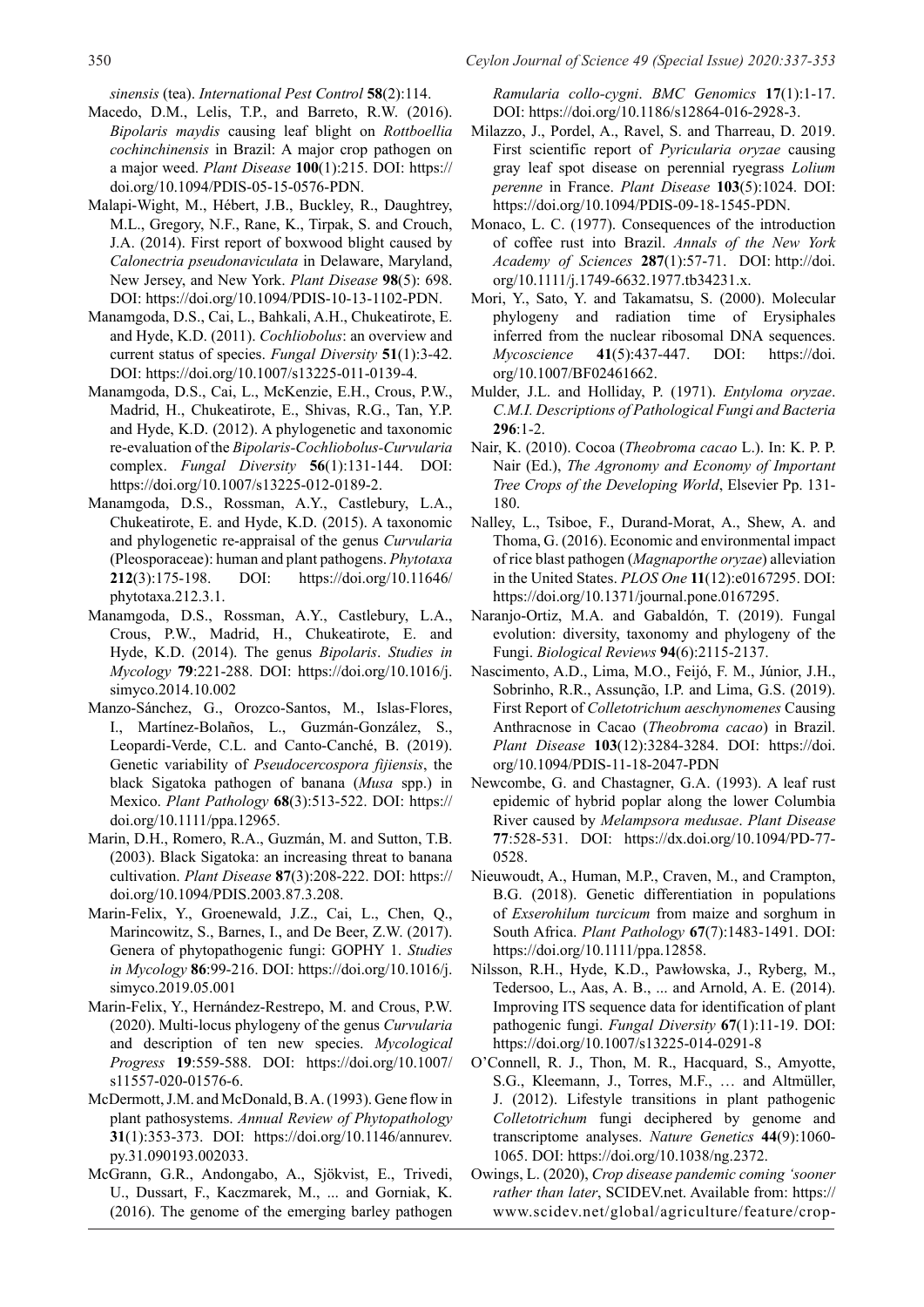disease-pandemic-coming-sooner-rather-than-later. html (Published on 13/07/2020).

- Padamsee, M., Kumar, T.A., Riley, R., Binder, M., Boyd, A., Calvo, A.M., ... and LaButti, K. (2012). The genome of the xerotolerant mold *Wallemia sebi* reveals adaptations to osmotic stress and suggests cryptic sexual reproduction. *Fungal Genetics and Biology* **49**(3):217- 226. DOI: https://doi.org/10.1016/j.fgb.2012.01.007.
- Petrini, O. (1991). Fungal Endophytes of Tree Leaves. In: J. H. Andrews and S. S. Hirano (Eds.), *Microbial Ecology of Leaves*, *Brock/Springer Series in Contemporary Bioscience*, Springer, New York Pp. 179-197. DOI: https://doi.org/10.1007/978-1-4612-3168-4\_9.
- Pirondi, A., Pérez-García, A., Portillo, I., Battistini, G., Turan, C., Brunelli, A. and Collina, M. (2015). Occurrence of chasmothecia and mating type distribution of *Podosphaera xanthii*, a causal agent of cucurbit powdery mildew in northern Italy. *Journal of Plant Pathology* **97**(2): DOI: http://dx.doi.org/10.4454/ JPP.V97I2.018.
- Rabelo, H.D.O., Santos, L.D.S., Diniz, G.M.M., Marin, M.V., Braz, L.T. and McCreight, J.D. (2017). Cucurbits powdery mildew race identity and reaction of melon genotypes1. *Pesquisa Agropecuária Tropical* **47**(4):440-447. DOI: https://doi.org/10.1590/1983- 40632017v4749537.
- Redlin, S. . (1991). *Discula destructiva* sp. nov., cause of dogwood anthracnose. *Mycologia* **83**(5):633-642. DOI: https://doi.org/10.1080/00275514.1991.12026062
- Rincão, M.P., Carvalho, M.C.D.C.G.D., Nascimento, L.C., Lopes-Caitar, V.S., Carvalho, K.D., Darben, L.M., Yokoyama, A., Carazzolle, M.F., Abdelnoor, R. and Marcelino-Guimarães, F.C. (2018). New insights into *Phakopsora pachyrhizi* infection based on transcriptome analysis in planta. *Genetics and Molecular Biology* **41**(3):671-691. DOI: http://dx.doi.org/10.1590/1678- 4685-gmb-2017-0161.
- Rodriguez-Salamanca, L.M., Naegele, R.P., Quesada-Ocampo, L.M. and Hausbeck, M.K. (2018). Inoculation Method, Temperature, and Relative Humidity Affect Leaf and Neck Anthracnose, a New Onion Disease in Michigan. *Plant Health Progress* **19**(1):64-68. DOI: https://doi.org/10.1094/PHP-10-17-0063-RS.
- Rojas, E.I., Rehner, S.A., Samuels, G.J., Van Bael, S.A., Herre, E.A., Cannon, A., Chen, R., Pang, J., Wang, R., Zhang, Y., Peng, Y. and Sha, T. (2010). *Colletotrichum gloeosporioides* s.l. associated with *Theobroma cacao* and other plants in Panama: multilocus phylogenies distinguish host-associated pathogens from asymptomatic endophytes. *Mycologia* **102**(6): 1318- 1338. DOI: https://doi.org/10.3852/09-244.
- Rooney-Latham, S., Lutz, M., Blomquist, C.L., Romberg, M.K., Scheck, H.J. and Piątek, M. (2017). *Entyloma helianthi*: identification and characterization of the causal agent of sunflower white leaf smut. *Mycologia* **109**(3): 520-528. DOI: https://doi.org/10.1080/002755 14.2017.1362314.
- Rossman, A.Y. (2008). The impact of invasive fungi on agricultural ecosystems in the United States. *Journal Biological Invasions* **11**(1):97-107. DOI: https://doi. org/10.1007/978-1-4020-9680-8\_7.
- Rossman, A.Y., Farr, D.F. and Castlebury, L.A. (2007). A review of the phylogeny and biology of the Diaporthales. *Mycoscience* **48**(3):135-144. DOI: https://doi.org/10.1007/S10267-007-0347-7.
- Saleh, D., Milazzo, J., Adreit, H., Fournier, E. and Tharreau, D. (2014). South-East Asia is the center of origin, diversity and dispersion of the rice blast fungus, *Magnaporthe oryzae*. *New Phytologist* **201**(4): 1440- 1456. DOI: https://doi.org/10.1111/nph.12627.
- Salgado-Salazar, C., Shiskoff, N., LeBlanc, N., Ismaiel, A.A., Collins, M., Cubeta, M.A. and Crouch, J.A. (2019). *Coccinonectria pachysandricola*, causal agent of a new foliar blight disease of *Sarcococca hookeriana*. *Plant Disease* **103**(6): 1337-1346. DOI: https://doi. org/10.1094/PDIS-09-18-1676-RE.
- Sangpueak, R., Phansak, P. and Buensanteai, N. (2018). Morphological and molecular identification of *Colletotrichum* species associated with cassava anthracnose in Thailand. *Journal of Phytopathology* **166**(2): 129-142. DOI: https://doi.org/10.1111/ jph.12669.
- Santana, M.F., Zambolim, E.M., Caixeta, E.T. and Zambolim, L. (2018). Population genetic structure of the coffee pathogen *Hemileia vastatrix* in Minas Gerais, Brazil. *Tropical Plant Pathology* **43**(5): 473-476. DOI: https://doi.org/10.1007/s40858-018-0246-9.
- Savary, S., Willocquet, L., Elazegui, F.A., Castilla, N.P. and Teng, P.S. (2000). Rice pest constraints in tropical Asia: quantification of yield losses due to rice pests in a range of production situations. *Plant Disease* **84**(3): 357-369. DOI: http://dx.doi.org/10.1094/PDIS.2000.84.3.357
- Savchenko, K.G., Carris, L.M., Demers, J., Manamgoda, D.S. and Castlebury, L.A. (2017). What causes flag smut of wheat?. *Plant Pathology* **66**(7): 1139-1148. DOI: https://doi.org/10.1111/ppa.12657.
- Savchenko, K.G., Harper, S.R., Carris, L.M. and Castlebury, L.A. (2020). *Urocystis cumminsii* sp. nov., a smut fungus on Themidaceae from Arizona. *Mycotaxon* **134**(4):591-599. DOI: https://doi.org/10.5248/134.591
- Savchenko, K.G., Heluta, V.P., Wasser, S.P. and Nevo, E. (2014). Rust fungi (Pucciniales) of Israel. I. All genera except *Puccinia* and *Uromyces* with *Caeoma origani*  sp. nov. *Nova Hedwigia* **98**(1-2):163-178. DOI: https:// doi.org/10.1127/0029-5035/2013/0122.
- Savile, D.B.O. (1971). Coevolution of the Rust Fungi and Their Hosts. *The Quarterly Review of Biology* **46**(3):211-218.
- Schafer, J.F. (1987). Rusts, smuts, and powdery mildew. In: E.G. Heyne (Ed.), *Wheat and wheat improvement*, American Society of Agronomy, Crop Science Society of America and Soil Science Society of America, Wisconsin Pp. 542-584.
- Scheffer, R. P. (1997). *The nature of disease in plants*. Cambridge University Press, Cambridge, 336.
- Shenoy, B.D., Jeewon, R. and Hyde, K.D. (2007). Impact of DNA sequence-data on the taxonomy of anamorphic fungi. *Fungal Diversity*. **26**:1-54.
- Shivas, R.G., Tan, Y.P., Edwards, J., Dinh, Q., Maxwell, A., Andjic, V., ... and Coates, L.M. (2016). *Colletotrichum* species in Australia. *Australasian Plant Pathology* **45**(5): 447-464. DOI: https://doi.org/10.1007/s13313-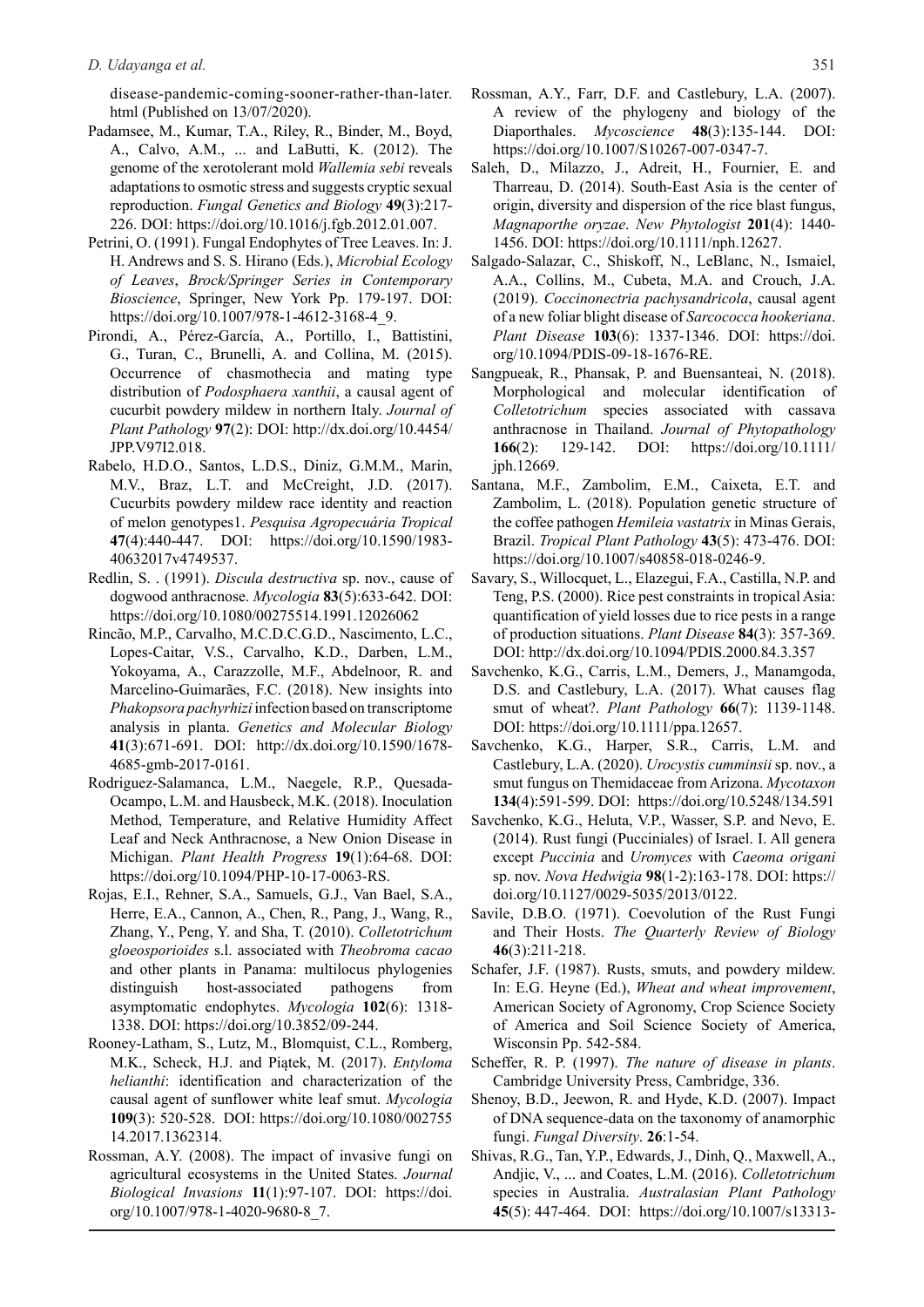016-0443-2.

- Shrestha, S.K., Cochran, A., Mengistu, A., Lamour, K., Castro-Rocha, A. and Young-Kelly, H. (2017). Genetic diversity, QoI fungicide resistance, and mating type distribution of *Cercospora sojina*—Implications for the disease dynamics of frogeye leaf spot on soybean. *PLOS One* **12**(5): e0177220. DOI: https://doi.org/10.1371/ journal.pone.0177220.
- Singh, R.P., Hodson, D.P., Huerta-Espino, J., Jin, Y., Njau, P., Wanyera, R., Herrera-Foessel, S. A. and Ward, R.W. (2008). Will stem rust destroy the world's wheat crop?. *Advances in Agronomy* **98**:271-309. DOI: http://doi. org/10.1016/s0065-2113(08)00205-8.
- Sinniah, G.D., Kumara, K.W., Karunajeewa, D.G.N.P. and Ranatunga, M.A.B. (2016). Development of an assessment key and techniques for field screening of tea (*Camellia sinensis* L.) cultivars for resistance to blister blight. *Crop Protection* **79**:143-149. DOI: https://doi. org/10.1016/j.cropro.2015.10.017.
- Sivanesan, A. (1991). The taxonomy and biology of dematiaceous hyphomycetes and their mycotoxins. In: B. R. Champ, E. Highley, A. D. Hocking and J. I. Pitt (Eds.), *Fungi and Mycotoxins in Stored Products,*  Australian Centre for International Agricultural Research, Canberra Pp. 47-64.
- Sivanesan, A. and Gibson, I.A.S. (1976). *Diplocarpon earliana*. *C.M.I. Descriptions of Pathogenic Fungi and Bacteria* **486**: 1-2.
- Slippers, B. and Wingfield, M.J. (2007). Botryosphaeriaceae as endophytes and latent pathogens of woody plants: diversity, ecology and impact. *Fungal Biology Reviews*  **21**(2-3):90-106. DOI: https://doi.org/10.1016/j. fbr.2007.06.002.
- Smith, I.M., Dunez, J., Phillips, D. H., Lelliott, R.A. and Archer, S.A. (1988). *European handbook of plant diseases*. Blackwell Scientific Publications, Oxford, 598.
- Smith, J.A., Blanchette, R.A. and Newcombe, G. (2004). Molecular and morphological characterization of the willow rust fungus, *Melampsora epitea*, from arctic and temperate hosts in North America. *Mycologia* **96**:1330- 1338. DOI: https://doi.org/10.2307/3762149
- Sobanbabu, G., Sabarinathan, K.G., Parthiban, V.K. and Ramamoorthy, V. (2018). Isolation, Screening and Identification of Virulent Isolates of *Bipolaris oryzae* Causing Rice Brown Spot and *Sarocladium oryzae* Causing Sheath Rot Disease. *International Journal of Current Microbiology and Applied Sciences* **7**(9):930-939. DOI: https://doi.org/10.20546/ ijcmas.2018.709.112.
- Takamatsu, S. (2004). Phylogeny and evolution of the powdery mildew fungi (Erysiphales, Ascomycota) inferred from nuclear ribosomal DNA sequences. *Mycoscience* **45**(2):147-157. DOI: https://doi. org/10.1007/s10267-003-0159-3.
- Takamatsu, S. (2013). Origin and evolution of the powdery mildews (Ascomycota, Erysiphales). *Mycoscience* **54**(1):75-86. DOI: https://doi.org/10.1016/j. myc.2012.08.004.
- Takamatsu, S., Ito, H., Shiroya, Y., Kiss, L. and Heluta, V. (2015). First comprehensive phylogenetic analysis

of the genus *Erysiphe* (Erysiphales, Erysiphaceae) I. The Microsphaera lineage. *Mycologia* **107**(3):475-489. DOI: https://doi.org/10.3852/15-007.

- Takamatsu, S., Matsuda, S. and Grigaliunaite, B. (2013). Comprehensive phylogenetic analysis of the genus *Golovinomyces* (Ascomycota: Erysiphales) reveals close evolutionary relationships with its host plants. *Mycologia* **105**(5):1135-1152. DOI: https://doi. org/10.3852/13-046.
- Talhinhas, P., Batista, D., Diniz, I., Vieira, A., Silva, D.N., Loureiro, A., Tavares, S., Pereira, A. P., Azinheira, H., Guerra-Guimaraes, L., Várzea, V. and do Céu Silva, M. (2017). The coffee leaf rust pathogen *Hemileia vastatrix*: one and a half centuries around the tropics. *Molecular Plant Pathology* **18**(8):1039-1051. DOI: https://doi.org/10.1111/mpp.12512.
- Tan, Y.P., Madrid, H., Crous, P.W. and Shivas, R.G. (2014). *Johnalcornia* gen. et. comb. nov., and nine new combinations in *Curvularia* based on molecular phylogenetic analysis. *Australasian Plant Pathology* **43**(6):589-603. DOI: https://doi.org/10.1007/s13313- 014-0315-6.
- Tan, Y.P., Crous, P.W. and Shivas, R.G. (2016). Eight novel *Bipolaris* species identified from John L. Alcorn's collections at the Queensland Plant Pathology Herbarium (BRIP). *Mycological Progress* **15**(10- 11):1203-1214. DOI: https://doi.org/10.1007/s11557- 016-1240-6.
- Tan, Y.P., Crous, P.W. and Shivas, R.G. (2018). Cryptic species of *Curvularia* in the culture collection of the Queensland Plant Pathology Herbarium. *MycoKeys* **35**(11):1-25. DOI: https://doi.org/10.3897/ mycokeys.35.25665
- Terefe, T., Visser, B., Herselman, L., Selinga, T. and Pretorius, Z.A. (2014). First report of *Puccinia triticina* (leaf rust) race FBPT on wheat in South Africa. *Plant Disease* **98**(7):1001. DOI: https://doi.org/10.1094/ PDIS-12-13-1195-PDN.
- Toh, S.S. and Perlin, M.H. (2016). Resurgence of lessstudied smut fungi as models of phytopathogenesis in the omics age. *Phytopathology* **106**(11):1244-1254. DOI: https://doi.org/10.1094/PHYTO-02-16-0075- RVW.
- Trigiano, R.N., Hadziabdic, D., Mantooth, K., Windham, M.T., Ownley, B.H., Staton, M.E., Miller, S. and Zhang, N. (2016, August). Dogwood anthracnose: the story continues. In: S.C. Hokanson (Ed.), *ISHS Acta Horticulturae 1191,III International Symposium on Woody Ornamentals of the Temperate Zone*, International Society for Horticultural Science, Minneapolis, Minnesota Pp. 77-82.
- Tsai, I., Maharachchikumbura, S.S., Hyde, K.D. and Ariyawansa, H.A. (2018). Molecular phylogeny, morphology and pathogenicity of *Pseudopestalotiopsis*  species on *Ixora* in Taiwan. *Mycological Progress* **17**(8):941-952. DOI: https://doi.org/10.1007/s11557- 018-1404-7.
- Udayanga, D., Liu, X., McKenzie, E.H., Chukeatirote, E., Bahkali, A.H. and Hyde, K.D. (2011). The genus *Phomopsis*: biology, applications, species concepts and names of common phytopathogens. *Fungal Diversity*